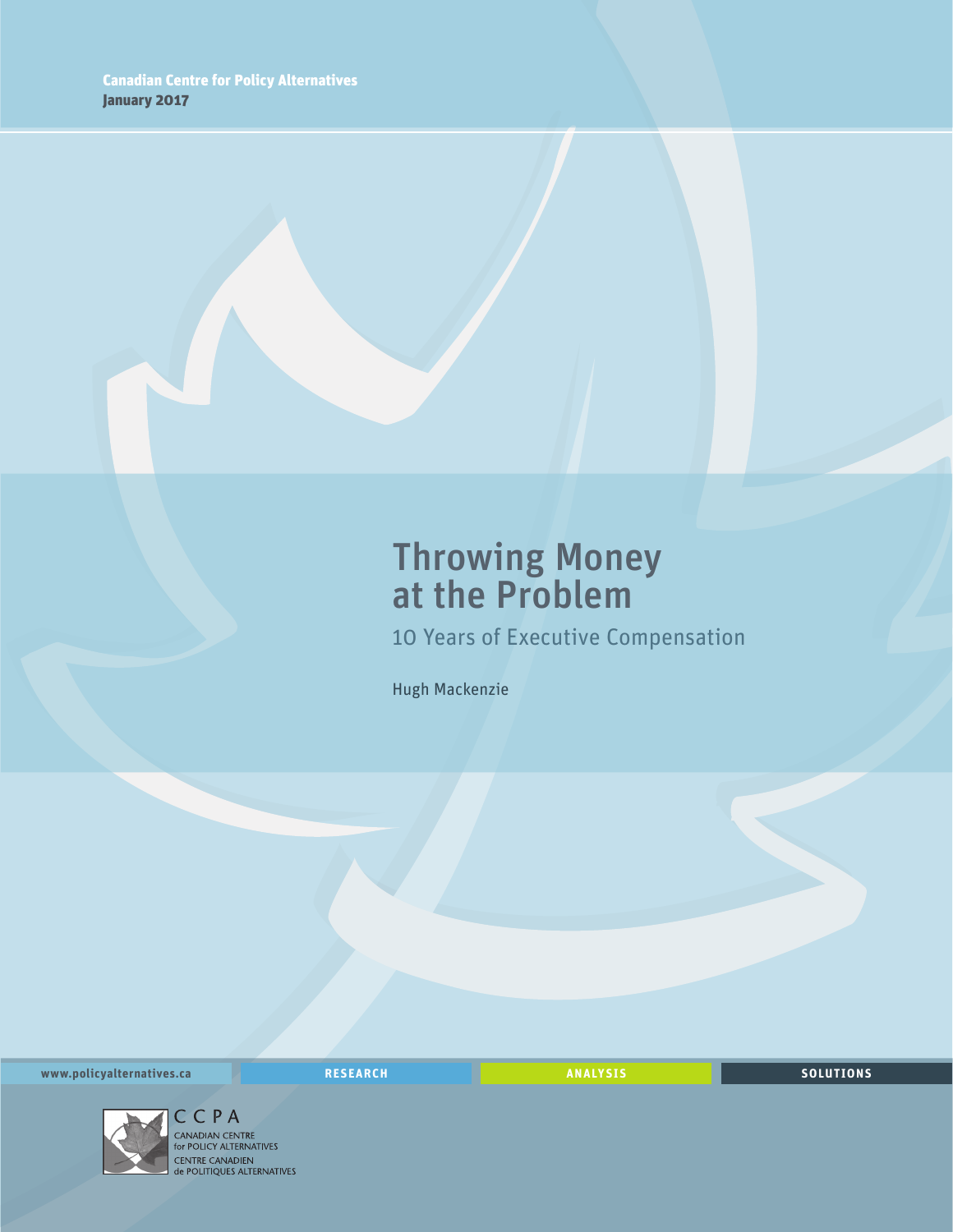

CCPA CANADIAN CENTRE<br>for POLICY ALTERNATIVES CENTRE CANADIEN de POLITIQUES ALTERNATIVES

#### **ISBN 978-1-77125-323-9**

This report is available free of charge at www. policyalternatives.ca. Printed copies may be ordered through the CCPA National Office for \$10.

#### **Please make a donation...**

**Help us to continue to offer our publications free online.**

With your support we can continue to produce high quality research—and make sure it gets into the hands of citizens, journalists, policy makers and progressive organizations. Visit www.policyalternatives.ca or call 613-563-1341 for more information.

The CCPA is an independent policy research organization. This report has been subjected to peer review and meets the research standards of the Centre.

The opinions and recommendations in this report, and any errors, are those of the authors, and do not necessarily reflect the views of the funders of this report.



#### **About the author**

Economist Hugh Mackenzie is a CCPA research associate based in Toronto.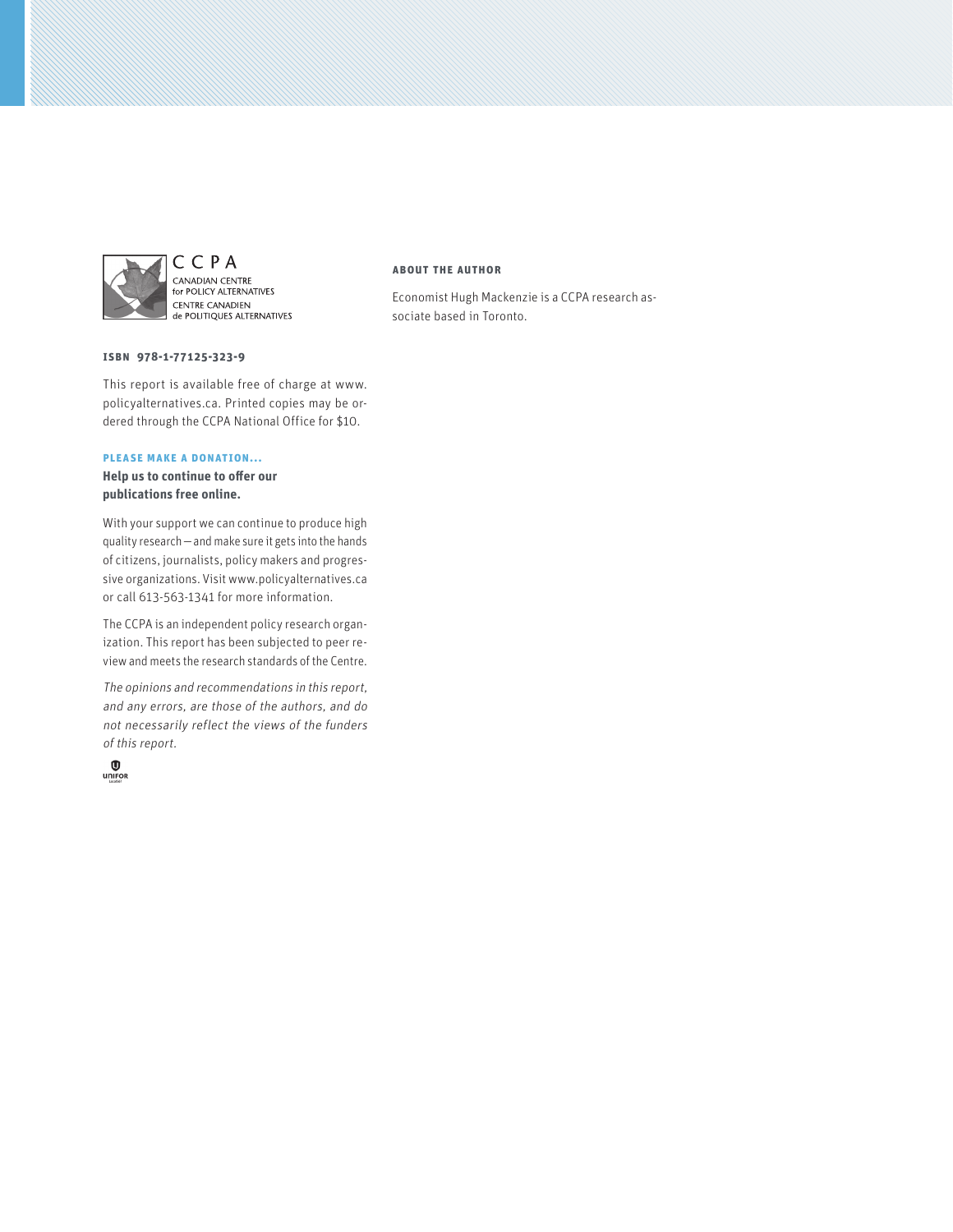## **Throwing Money at the Problem**

- [Executive Summary](#page-4-0)
- [Introduction](#page-6-0)
- [CEO pay in 2015](#page-7-0)
- [Changes over time](#page-8-0)
- [Compensation in defiance of overall economic reality](#page-9-0)
- [The mechanics behind CEO pay](#page-12-0)
- [Extraordinary executive pay: Does it make sense?](#page-15-0)
- [Responding to CEO pay](#page-19-0)
- [Recommendations](#page-20-0)
- **[Appendix 1](#page-22-0)**
- **[Appendix 2](#page-23-0)**
- **[Notes](#page-25-0)**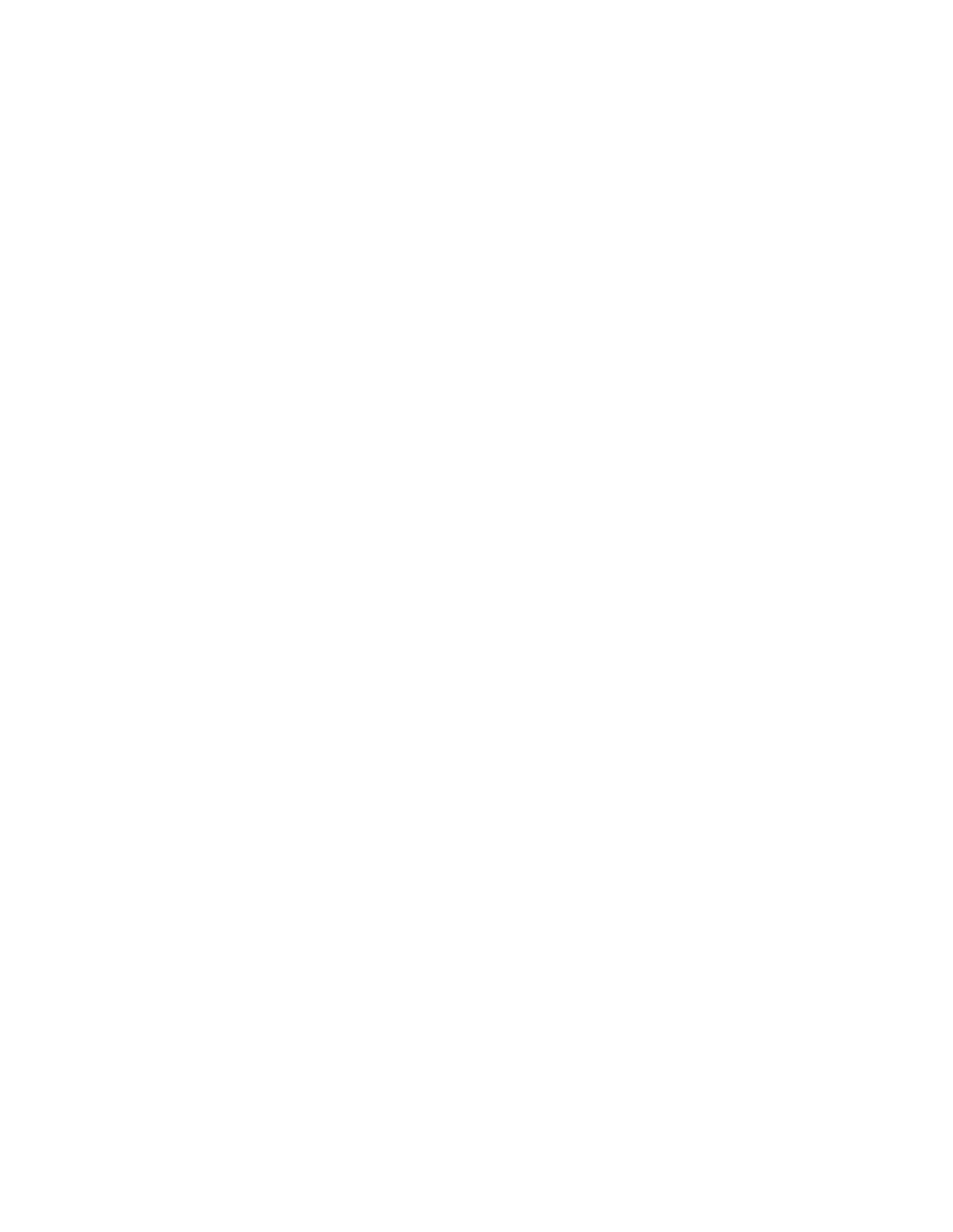# <span id="page-4-0"></span>Throwing Money at the Problem

10 Years of Executive Compensation

## **Executive Summary**

Over the past 10 years, compensation for Canada's 100 highest paid CEOs has proven to be resilient in nature, weathering all kinds of economic storms, and continually breaking new highs.

Total compensation for Canada's 100 highest paid CEOs in 2015 hit a historic high, registering at \$9.5 million—193 times the average industrial wage in Canada.

Although public outrage over exorbitantly high CEO pay continues unabated, especially since the Great Recession of 2008-09, CEO pay in Canada takes a licking but keeps on ticking. Like clockwork, Canada's highest paid CEOs consistently earn what it takes a Canadian working full-time, yearround to make within the first working day of every new year.

This year is no different: Canada's 100 highest paid CEOs on the TSX index earn the average Canadian wage by 11:47 a.m. on January 3.

The average of the top 100 CEOs made \$9.5 million in 2015. In sharp contrast, a Canadian working 52 weeks at the average weekly earnings rate for 2015 of \$952.11 would have earned \$49,510.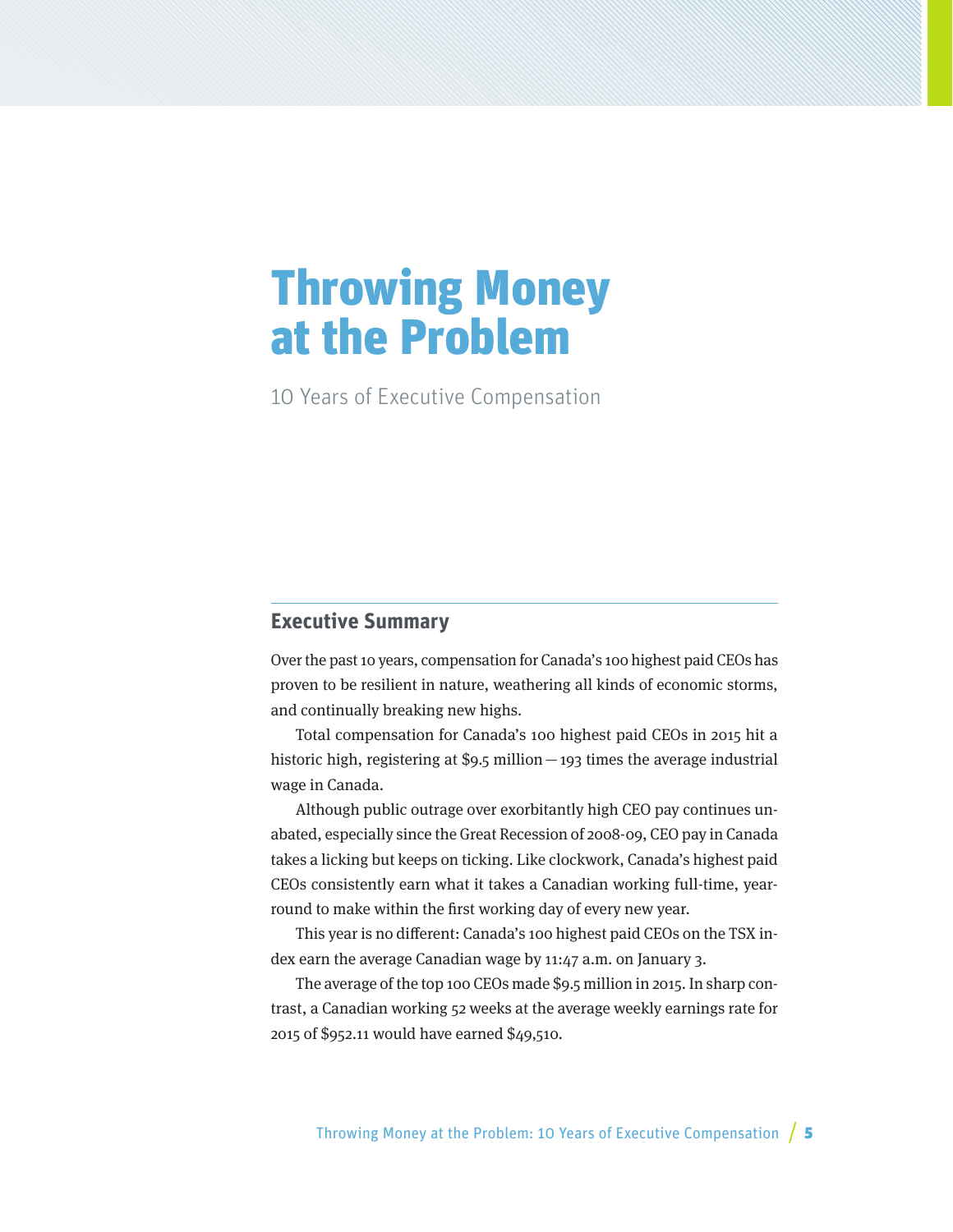The gap is even bigger when you compare CEO pay to minimum wage earners' pay: the 100 highest paid CEOs would match the Canadian weighted average 2016 minimum wage  $-\$$ 11.18 per hour or \$23,256 annually  $-$  by just after 2:00 p.m. January 2.

A review of CEO compensation in Canada over time shows that the average earnings of Canada's corporate top 100 increased by 178% between 1998 and 2015.

And there seems to be no end to the great heights to which executive pay will soar. Public outrage over the CEO pay gap hasn't curbed corporate boards' enthusiasm for lining the bank accounts of their executives. "Say on pay" votes were supposed to deliver cautionary messages about pay, but those votes are simply advisory and boards are free to ignore them, and usually do.

Among the author's recommendations:

- One line of attack would be to take compensation decisions out of the hands of the board of directors entirely, by making shareholder votes on pay mandatory rather than advisory.
- A second, less dramatic, change would be to change the accountability of compensation advisors to make them accountable to shareholders rather than to the board, like auditors.
- In the absence of corporate board leadership, it falls to government. Several options exist:
	- The key is to make changes in the system that change the incentives that are driving pay up so high. An easy starting point is to end the special tax treatment for proceeds of stock options in the personal income tax system. Right now, income earned through stock options is taxed at half the rate of ordinary income—a tax break that is worth billions to Canadian executives.
	- Higher top marginal tax rates on all earners would serve to dampen down the incentive to demand increasingly higher levels of compensation, regardless of the form it in which it is provided.
	- Another area of potential interest is the tax treatment of grants of stock, which have become a significant engine of compensation growth, both in Canada and the United States. Grants of stock are appealing to executives because the value that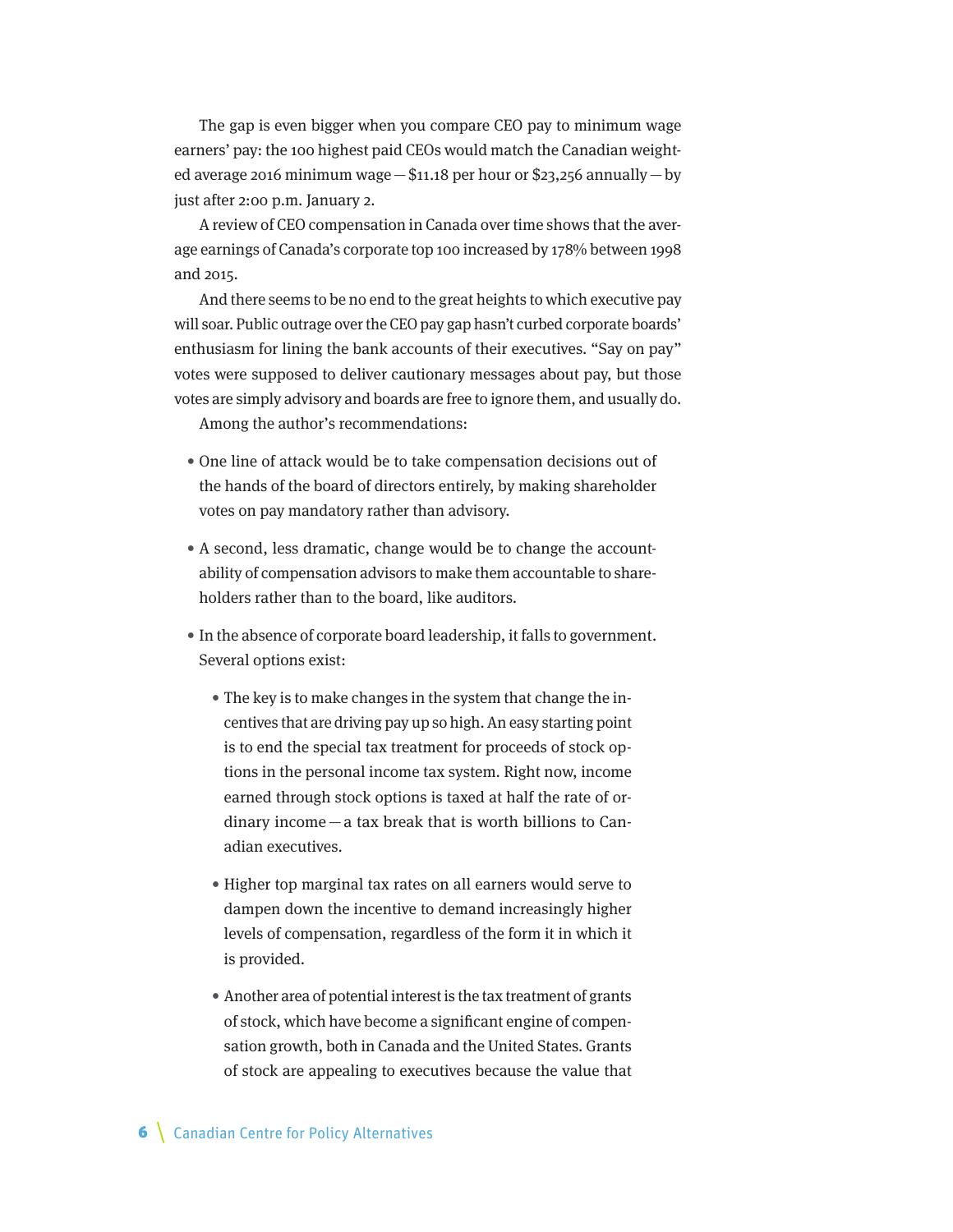<span id="page-6-0"></span>accrues after the grant is taxed as a capital gain (at half rates) and to corporations because they simply issue new shares rather than dipping into the company's cash flow. A broader reform of capital gains taxation to even the tax playing field for all forms of income would serve to dampen down enthusiasm for stock grants as a form of compensation. And from the corporate end of the scale, requiring public corporations paying executives using stock to pay them with stock purchased in the market rather than through new issuance would change the way these compensation practices look to investors.

• A further measure could lean against the pressure to pay more by introducing a tax penalty into the *Income Tax Act* so that pay in excess of a given ratio to average pay would be subject to a tax penalty.

## **Introduction**

Every January since 2007, the Canadian Centre for Policy Alternatives has highlighted one of the most visible symbols of income inequality in Canada: the dizzying pay gap between the 100 highest paid CEOs of companies in the TSX index and average Canadian wages.

The challenge we faced was how to express the astronomical discrepancy in terms that would connect to people's everyday life experience. This is not a unique problem—studies of income inequality have always struggled to find ways to communicate vast differences in income and wealth.

A statistical measure like the GINI coefficient provides the most comprehensive picture, but is intuitively meaningful to only a relative handful of income distribution researchers.

A simple bar graph comparing the two averages conveys the information completely, but makes the differences almost laughably obvious.

Images can be helpful, and we have used a few different ones over the years: a person of normal height standing next to the CN Tower in Toronto, or the comparison of CEO earnings with the entire income of the City of Brandon, Manitoba.

Perhaps the most famous image illustrating income inequality is known as Pen's Parade, named for the Dutch economist Jan Pen who came up with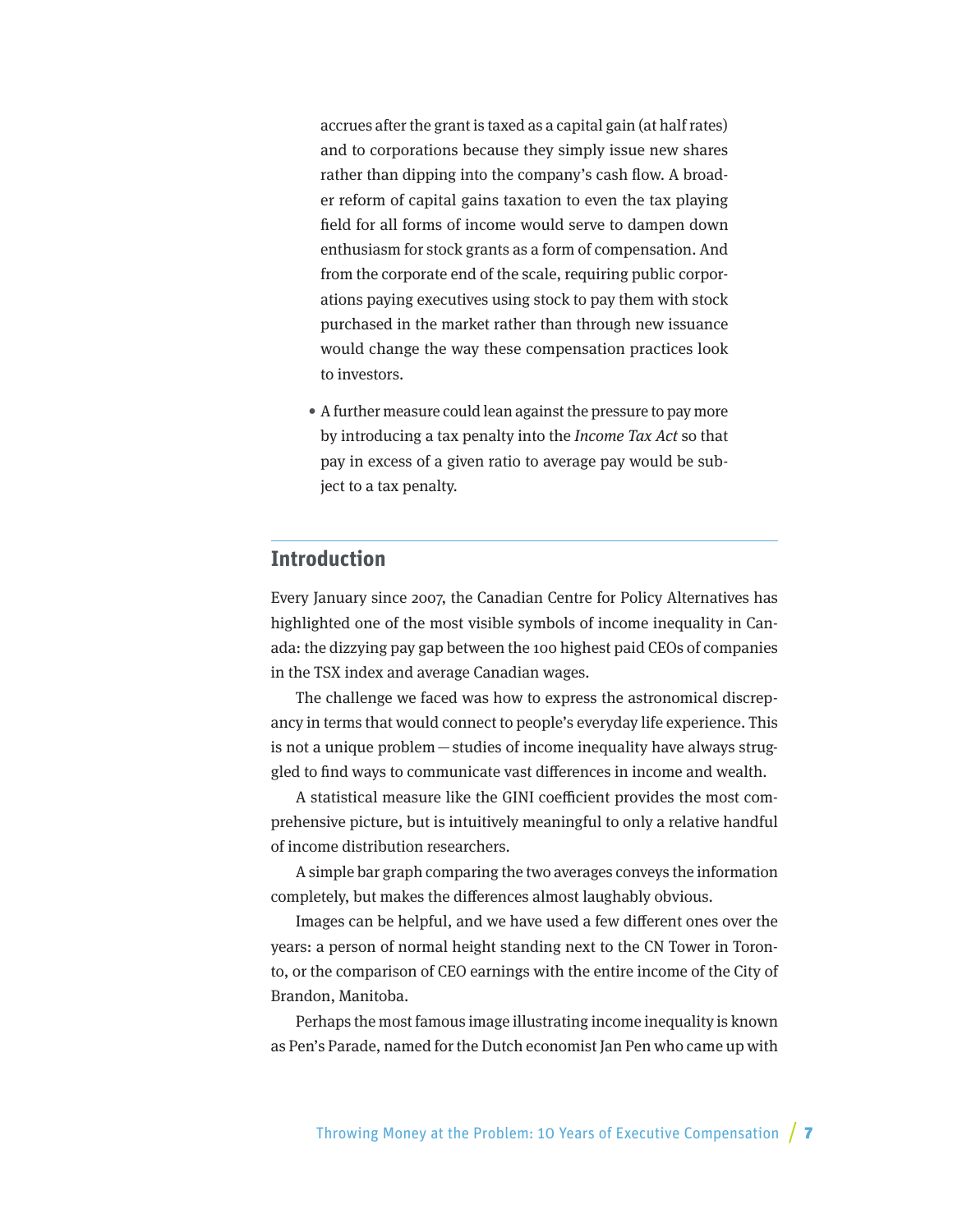<span id="page-7-0"></span>the idea of an hour-long parade of dwarfs and giants to illustrate the extreme nature of income inequality in modern societies.<sup>1</sup>

Because we were comparing income from employment, the obvious way to locate a CEO's pay in everyday experience was to ask and answer the question: how long would a CEO have to work to take home the same pay as the average Canadian received in a year?

The answer—consistent over the years—has been stunning. Like clockwork, on the first working day of every year, the average of the 100 highest paid CEOs in Canada already pocket what it takes the average Canadian an entire year to earn. Usually by lunchtime.

#### **CEO pay in 2015**

This year is no different. Based on CEO pay data for 2015, reported in 2016, and the Statistics Canada average industrial wage for 2015, the average of the 100 highest paid CEOs in Canada will have surpassed the average Canadian's earnings before noon (11:47 a.m.) on the first working day of the year, January 3.<sup>2</sup>

In 2015, the 100 highest paid CEOs in Canada made 193 times more than the average Canadian rate of pay.

The average of the top 100 CEOs made \$9.545 million; a Canadian working 52 weeks at the average weekly earnings rate for 2015 of \$952.11 would have earned \$49,510.

The gap is even bigger when you compare CEO pay to minimum wage earners' pay: the 100 highest paid CEOs would match the Canadian weighted average 2016 minimum wage—\$11.18 per hour or \$23,256 annually—by just after 2:00 p.m. January 2. The average CEO in this elite group makes as much as 410 minimum wage workers.

It's a pretty fortunate, exclusive group. Picking up on a device employed in an article in Canada's Corporate Knights magazine,<sup>3</sup> our list of 100 highest paid CEOs includes five people named Marc or Mark, five named Michael, four named Al, John, Paul and Steve, and three named Brian, Charles and Donald.

And just two women among those 100 corporate elites in 2015.<sup>4</sup>

Of that \$9.545 million average CEO pay: \$1.1 million was base pay; \$1.8 million was bonus; \$4.3 million was grants of shares; \$1.5 million was the value of grants of stock options; \$316,000 represented the value of increased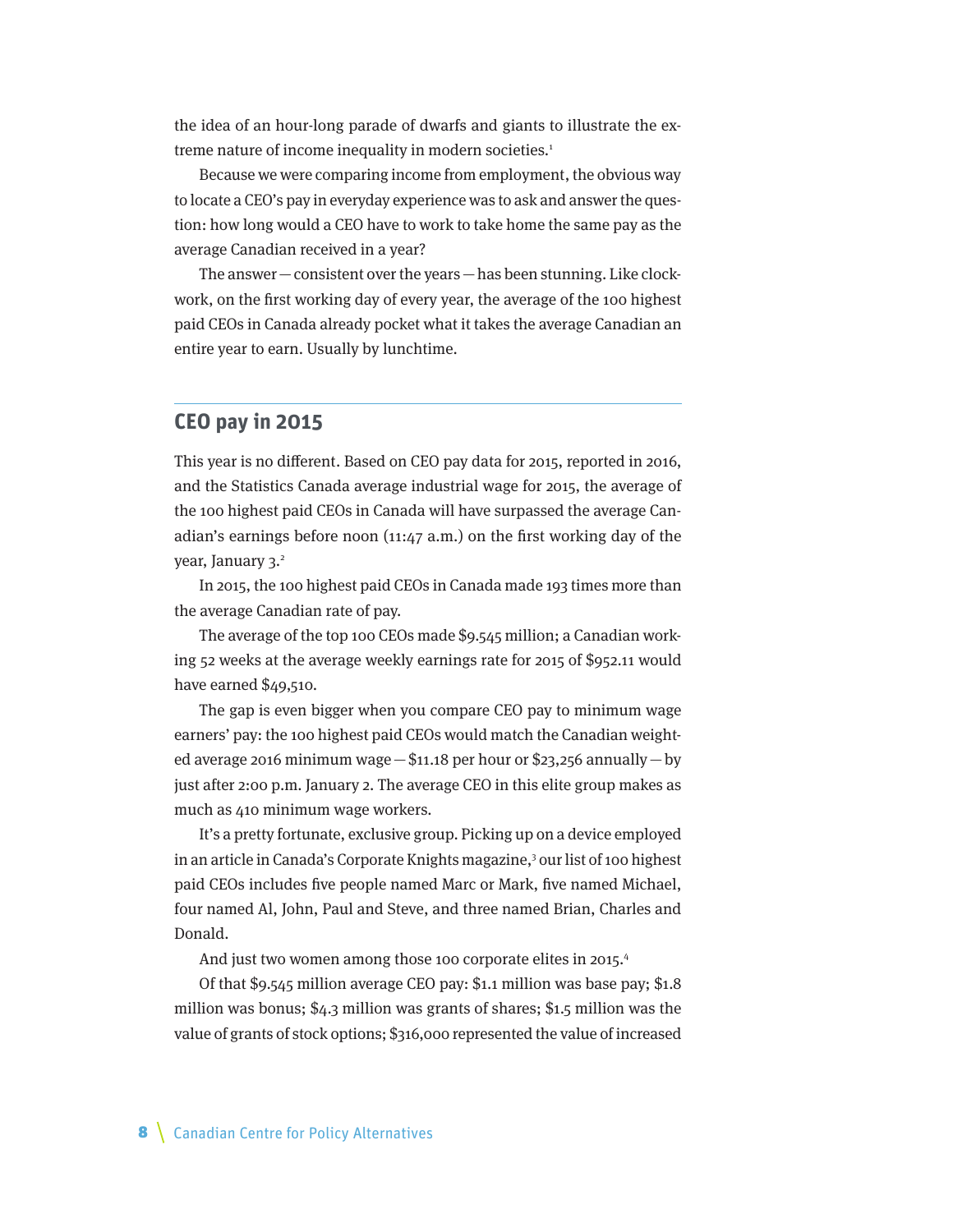<span id="page-8-0"></span>pension earned; and \$530,000 was "other" sources of income such as benefits, perks, etc.

Forty-seven of the top 100 CEOs had a defined benefit pension plan, with an average pension payable at age 65 of just under \$1.1 million.

Even that doesn't fully capture the income earned by these CEOs. Seventynine of the top 100 CEOs owned shares in their companies that paid dividends: those 79 received an average of \$1.625 million in dividends.

#### **Changes over time**

Although the CCPA began compiling data on CEO earnings with the 2005 pay year, changes in the basis for compensation reporting required under accounting rules beginning in 2008 mean that consistent comparisons over time are possible only after that date.

Average top CEO compensation in Canada has grown over time.

Average top CEO pay in 2015 is the highest we have recorded since the new system for reporting CEO pay was adopted in 2008. The ratio to the average wage—the top 100 average 193 times more earnings than the average wage in Canada—is the second highest pay gap ratio in 10 years; second only to 194 times more in 2013.

If you think it's always been this way, think again. In 1998, the average of the top 100 CEOs in Canadian publicly listed companies was able to get by with an income only 103 times that of the average Canadian. The gap between the average top 100 CEO's pay and that of the average Canadian has increased by 179 per cent since 1998—from 3,390,367 to 9,472,938.

Longer term, we have data for the top 50 going back to 1995. In 1995, the top 50 CEOs received 85 times the average Canadian income; in 2015, the average of the top 50 received 290 times the average Canadian income.

While hard data of this kind aren't available in Canada prior to 1993, it is generally accepted that in the United States, the ratio of CEO pay to average pay in the late-1980s was approximately 40:1 and that Canada's ratio would have been somewhat lower.

There have been modest changes in the composition of top CEO incomes over the time covered by the current consistent data. Base salary has been remarkably consistent, averaging \$1 million a year, give or take \$100,000. Cash bonuses have averaged about 1.5 times base pay in 2008-9 and again in 2015, and reached two times base pay and higher between 2010 and 2014.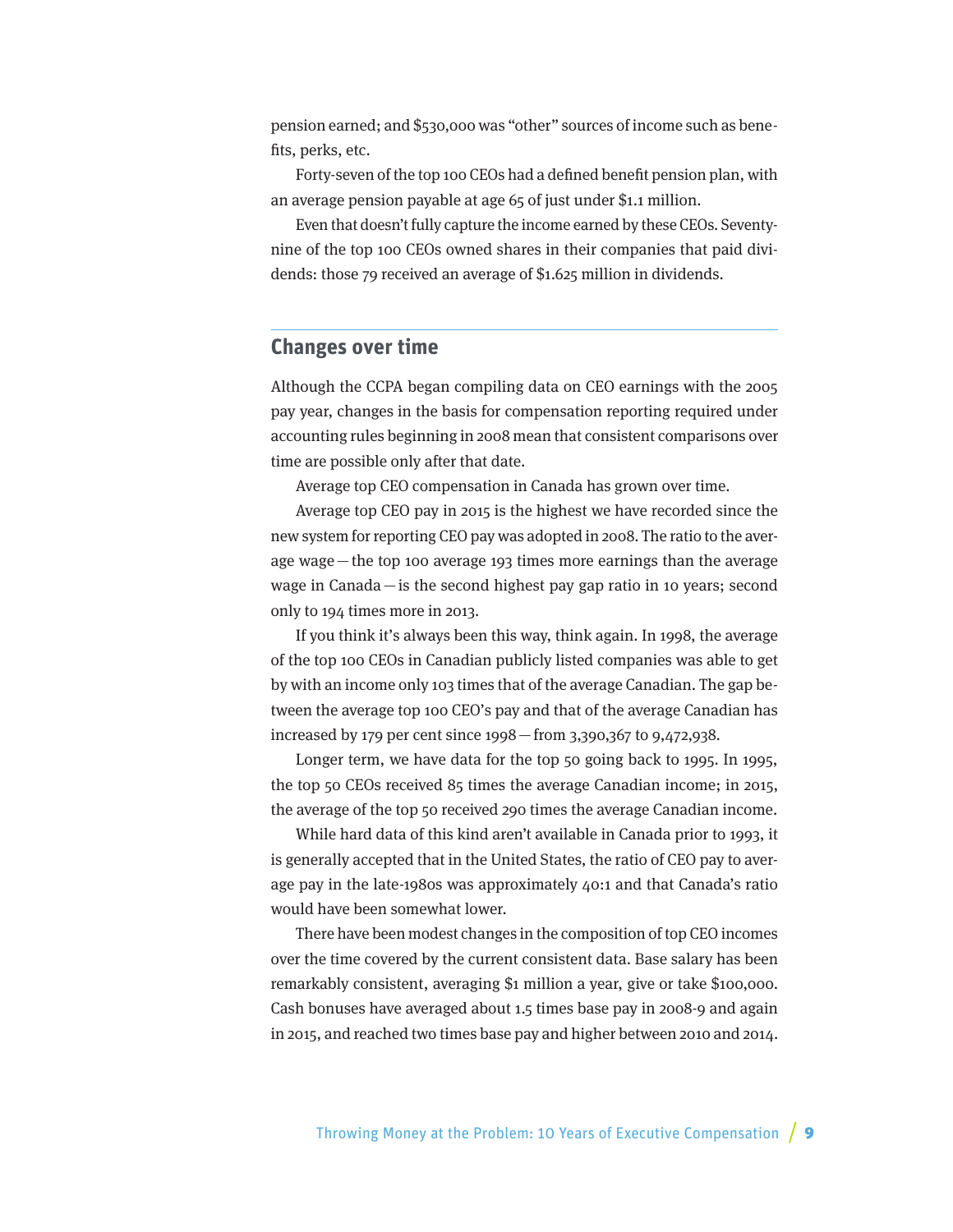#### <span id="page-9-0"></span>**Table 1** CEO vs. average wage pay ratio

| Year | <b>Average Wage</b> | Average of top 100 | <b>Multiple</b> |
|------|---------------------|--------------------|-----------------|
| 2008 | 42,134              | 7,352,895          | 175             |
| 2009 | 42,777              | 6,651,164          | 155             |
| 2010 | 44,328              | 8,401,322          | 190             |
| 2011 | 45,430              | 7,699,136          | 169             |
| 2012 | 46,572              | 7,960,300          | 171             |
| 2013 | 47,400              | 9,213,416          | 194             |
| 2014 | 48,648              | 8,959,425          | 184             |
| 2015 | 49,510              | 9,572,762          | 193             |

**Source** CCPA CEO pay reports for the years 2008 to 2015

Share-based pay has ranged from a low of 47 per cent of total compensation in 2014 to a high in 2015 of 60 per cent. The mix between shares and options has changed as well. Between 2008 and 2013, stock option grants made up between 43 per cent and 60 per cent of the reported value of share-based compensation. In 2014 and 2015, however, options appeared to fall relatively out of favour, dropping to only 26 per cent of share-based compensation.

# **Compensation in defiance of overall economic reality**

The general path of CEO pay in Canada has been remarkably resistant to the state of the economy in general and to the major driver of Canada's shortterm prosperity, the price of crude oil.

Figure 1 shows the relationship between CEO pay and the rate of economic growth.

Figure 2 shows the relationship between CEO pay and oil prices.

When you adjust 1998 income for inflation, an even more dramatic picture emerges of how wide the gap between the top 100 CEOs in Canada and the rest of us has become. As for inflation, the average income of the top 100 CEOs has increased by 99% since 1998 while the average Canadian income grew by 9%. We should keep in mind that this income boom continued through a deep recession from which Canada has yet to fully emerge.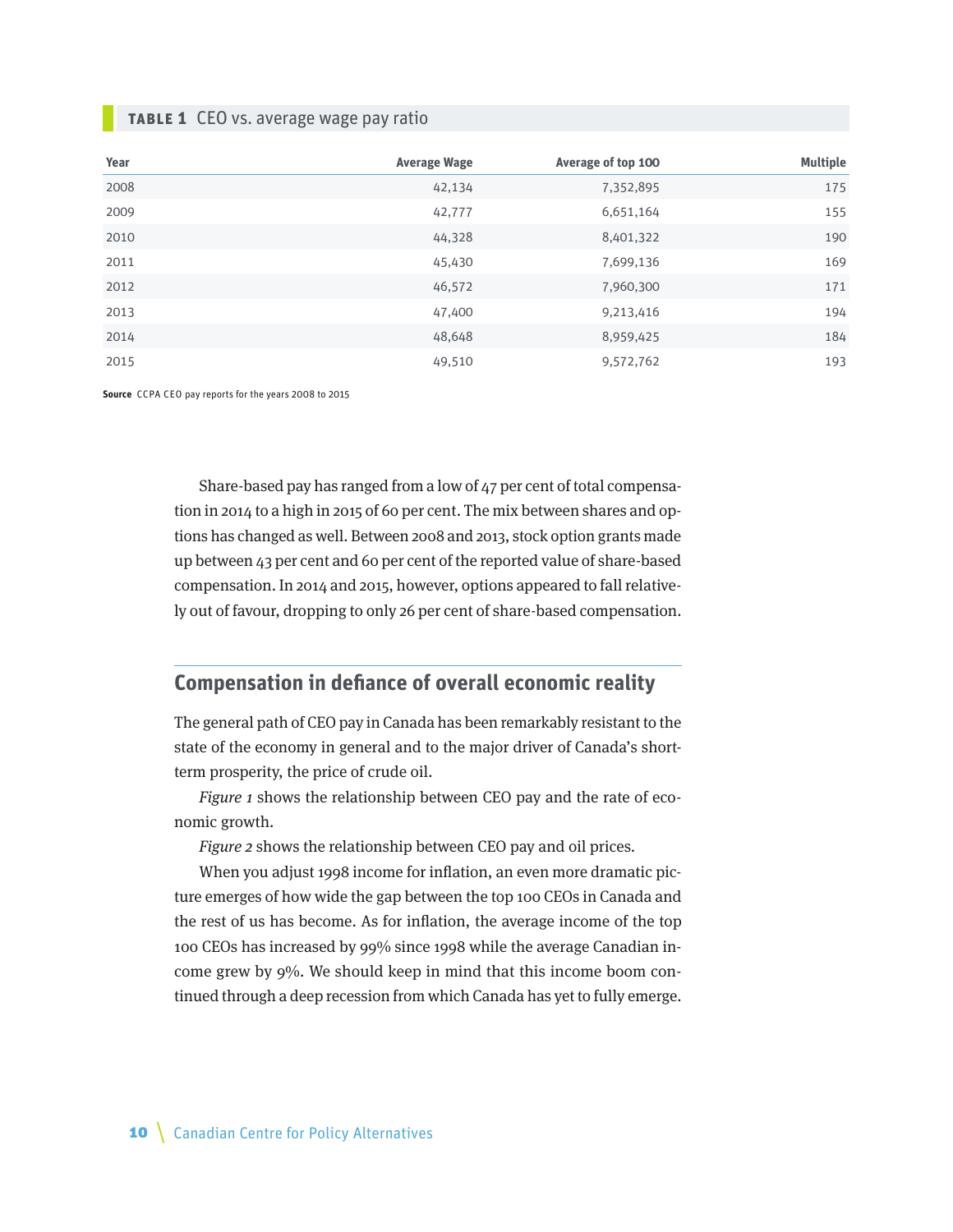## **Figure 1** CEO pay and GDP growth





## Throwing Money at the Problem: 10 Years of Executive Compensation  $/11$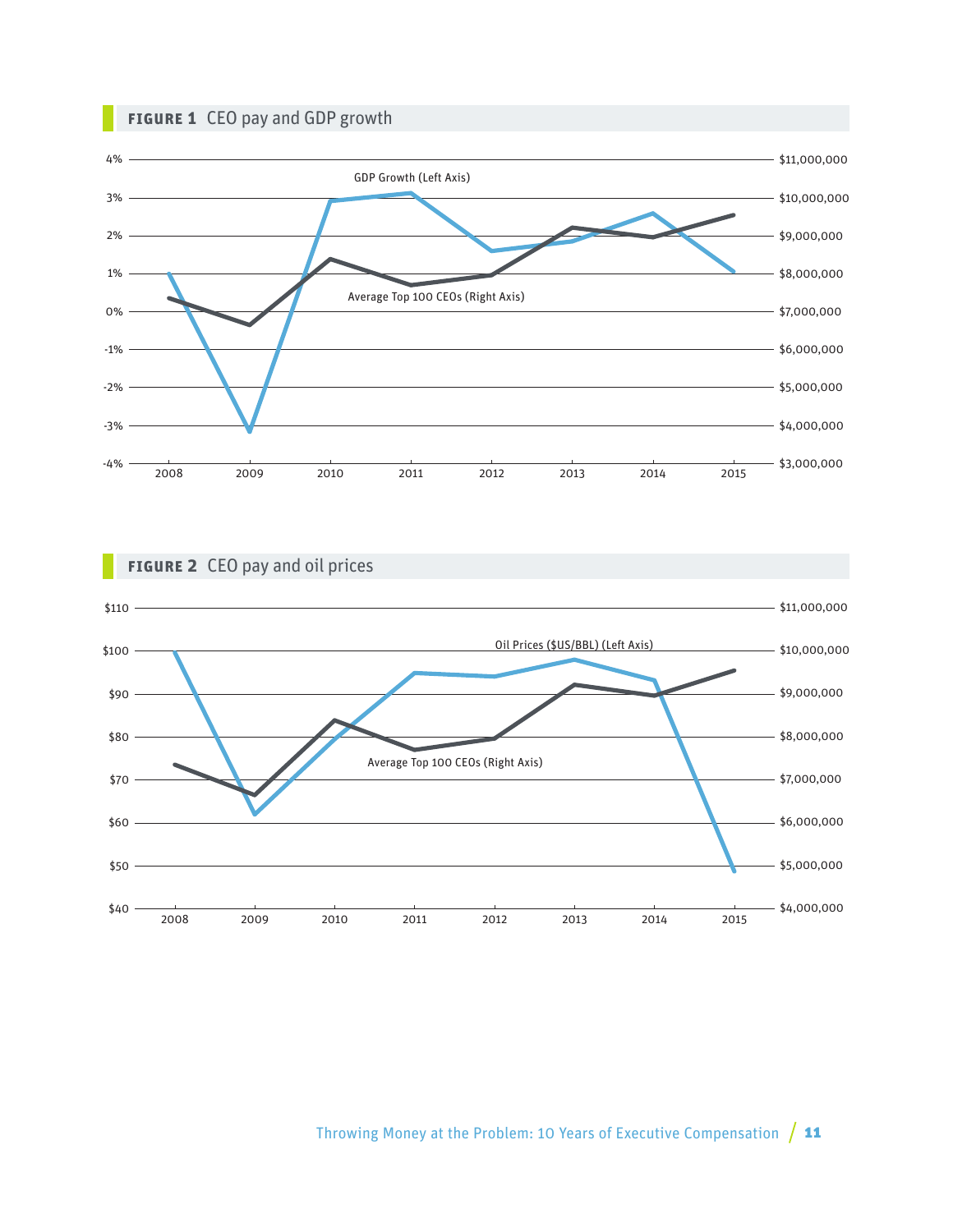|                | <b>FIGURE 3</b> Canada's top paid CEOs and the rest of us |                                               |                      |  |
|----------------|-----------------------------------------------------------|-----------------------------------------------|----------------------|--|
|                | $$10,000,000$ $\overline{\phantom{a}}$                    |                                               |                      |  |
|                | $$9,000,000$ $\longrightarrow$                            |                                               | \$9,544,691          |  |
|                |                                                           |                                               |                      |  |
|                | $$7,000,000$ $\qquad$                                     |                                               |                      |  |
|                |                                                           |                                               |                      |  |
|                | $$5,000,000$ $\overline{\phantom{a}}$                     |                                               |                      |  |
|                | $$4,000,000$ $\qquad$                                     |                                               |                      |  |
|                | $$3,000,000$ $\longrightarrow$                            |                                               |                      |  |
|                | $$2,000,000$ $\longrightarrow$                            |                                               |                      |  |
| $$1,000,000$ – |                                                           |                                               |                      |  |
| $$0 -$         | \$23,256                                                  | \$49,510                                      |                      |  |
|                | Average Minimum Wage<br>Full-Year Earnings                | Average Wage and Salary<br>Full-Year Earnings | Average Top 100 CEOs |  |

# 12 \ Canadian Centre for Policy Alternatives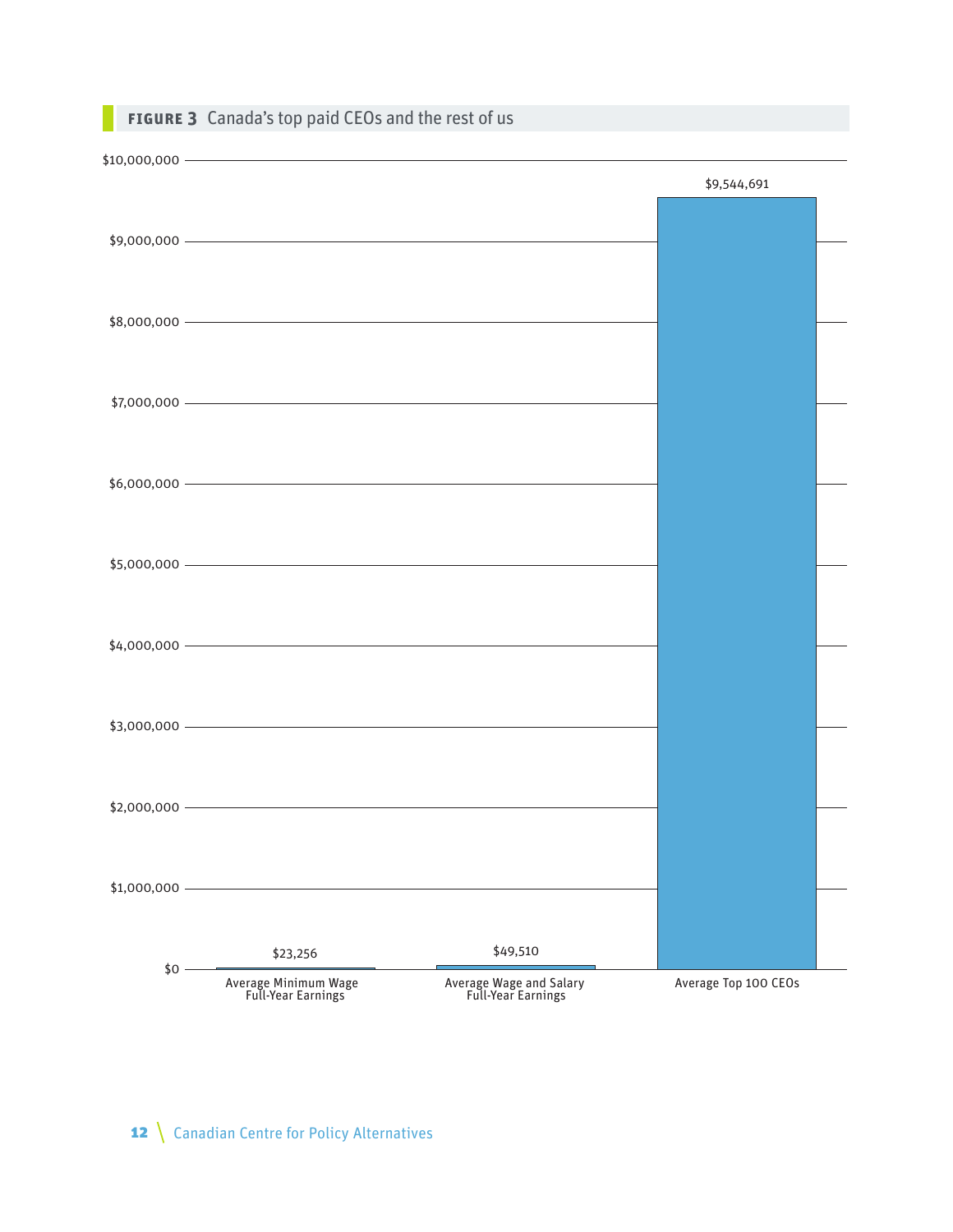<span id="page-12-0"></span>

#### **Figure 4** Percentage change in employment earnings after adjusting for inflation, 1998–2015

# **The mechanics behind CEO pay**

#### **Stock options**

As noted, 2014 and 2015 represented a sharp break from prior years regarding the extent to which corporations relied on stock options for the compensation of their chief executive officers. The estimated value of stock options granted to CEOs reached 27 per cent of total pay in 2013—the highest percentage in the period since 2008, when the basis for reporting options was standardized, but it declined to 13 per cent in 2014, increasing only slightly to 16 per cent in 2015. At the same time, reliance on grants of shares jumped from 27 per cent to 39 per cent of pay in 2014 and further to 45 per cent in 2015.

It is too early to tell if this represents a trend. It may, however, be a response by corporate boards to criticism in business media and journals of the use of stock options in the compensation of CEOs of large corporations. It could also be a response to the implicit tax subsidy inherent in the way stock options are taxed. For example, the recently elected Liberal federal government promised in its 2015 election campaign platform to end the favourable tax treatment of stock options in the Income Tax Act, although more recent statements from the new Minister of Finance have indicated that the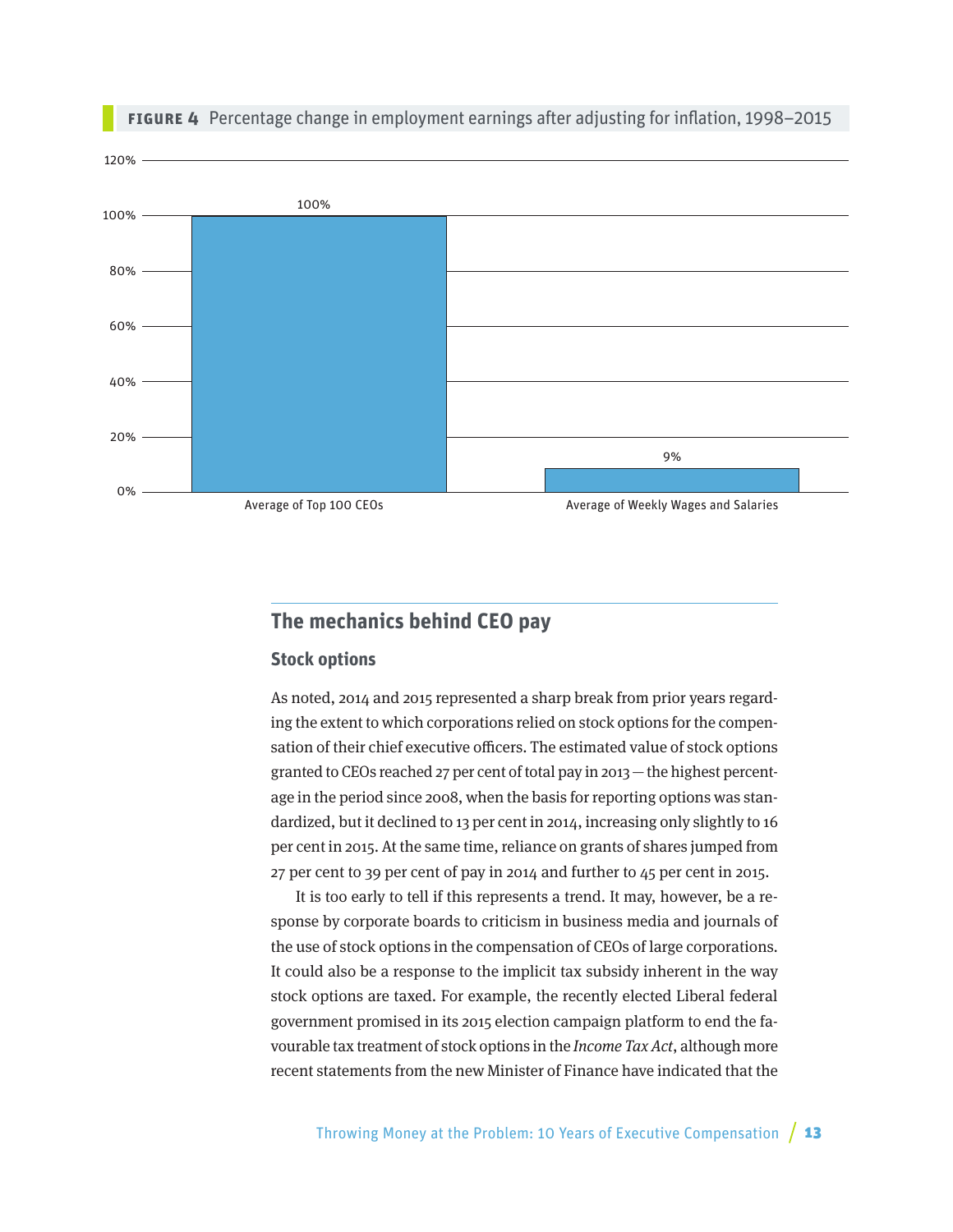change apply only to future stock option grants, giving corporations and their well-compensated executives ample time to come up with new ways to push up compensation and avoid tax.5

#### **How options are valued**

First of all, a stock option is not actual cash when it is granted. When a corporation grants stock options to an executive, it gives the executive the right to buy a given number of shares of the corporation at a pre-determined price, known as the strike price. The strike price is normally the market price of the stock on the day the option is granted. When the price of the stock goes above the strike price, the difference represents the value of the option, because the executive could exercise his or her option at the strike price and sell at the higher price.

The values for stock option grants reported in proxy circulars since 2008 are determined using a statistical methodology known as the Black-Scholes method, named after its creators. The method develops an estimated value for an option based on statistical descriptions of the stock's price history. That valuation methodology has tended to produce conservative estimates of the value of the stock options granted to corporate executives.

#### **How options are taxed in Canada**

The second reason why we have to look more carefully at stock options as a component of executive pay is because of the way they are taxed.

When a CEO actually exercises previously granted stock options (i.e. exercises his or her right to buy the stock at the pre-determined price) the income crystallized in the transaction is taxed at half the normal rate, as if it were a capital gain rather than ordinary income. So from an after-tax perspective, a dollar received from the exercise of a stock option is worth two dollars of salary income.

The difference in tax paid—half the top marginal rate of taxation or 26 per cent, on average, across Canada—amounts to a public subsidy paid to these already highly compensated executives. This is significant, given how common stock options are utilized as a form of executive pay.

Among the highest paid 100 CEOs in Canada in 2015, 75 received stock options as part of their pay package. A further eight had previously granted but unexercised "in the money" options. The average estimated option value, for those granted options in 2015, was \$1.98 million. The total value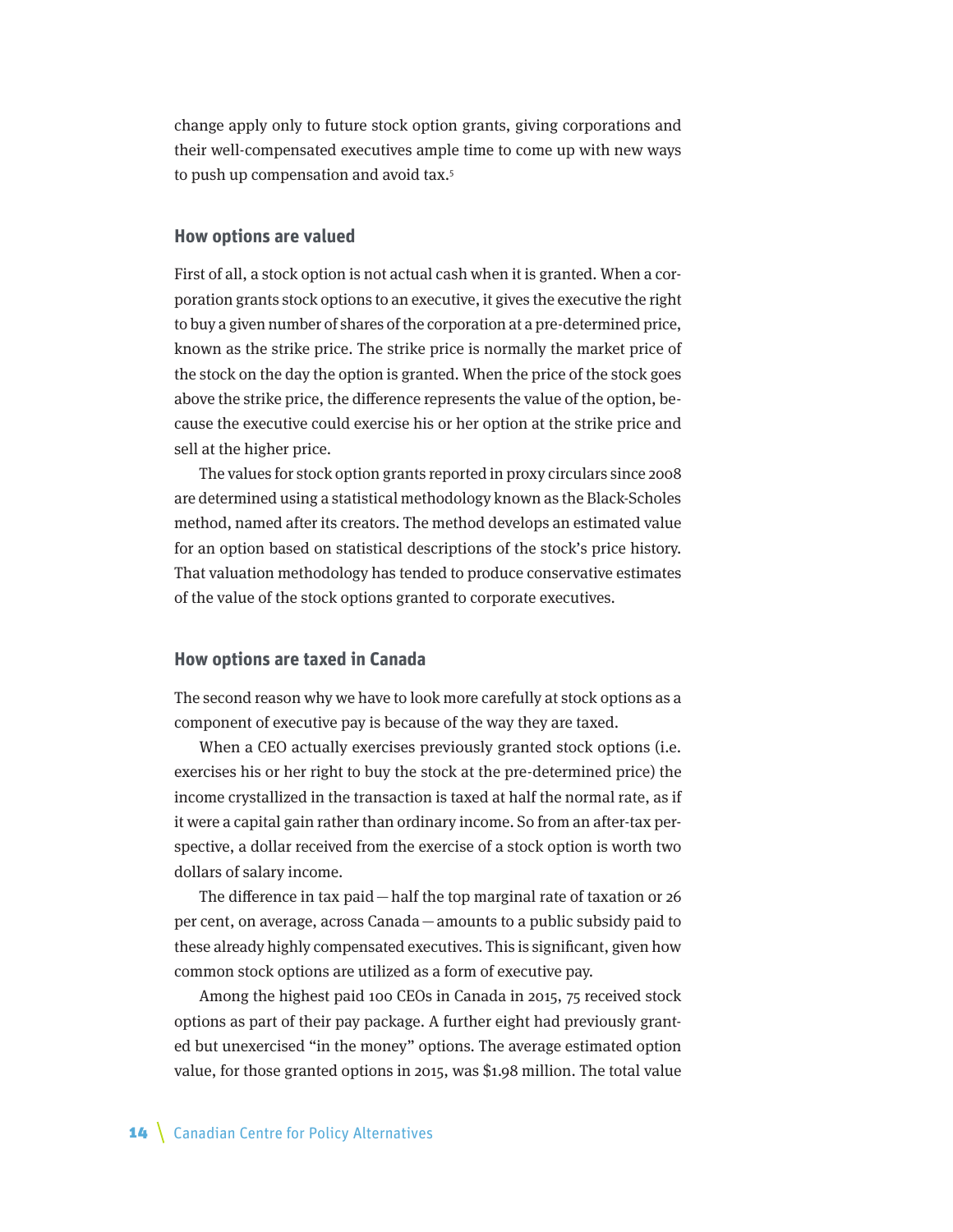of the unexercised "in the money" options was \$1.49 billion, an average of \$23.6 million for each CEO with unexercised options.

Applying the average tax rate of 26 per cent on capital gains, we estimate the tax subsidy for the \$149 million in options granted to the top 100 CEOs in 2015 at \$39 million, and the anticipated tax subsidy related to their stockpile of unexercised "in the money" options is \$387 million, for a total of more than \$400 million.

#### **Grants of shares**

The other major form of compensation linked to stock market is grants of shares in the companies led by CEOs. Typically, these grants are subject to restrictions that impose a delay before the shares can be sold. On the surface, share grants would appear to be a reasonable way to reward longer-term performance that is not linked to short-term fluctuations in stock prices. In practice, however, CEOs whose earnings come in part through share grants benefit from stock price volatility just as do holders of stock options. Because share grant programs generally give CEOs stock of a pre-determined value, with fluctuating stock prices, larger numbers of shares will be granted when prices are low, thereby giving the CEO a stake in stock price volatility.

In 2015, the top 100 CEOs were granted a total of \$428 million in shares of the companies they led — an overall average of  $$4.3$  million; an average of \$4.9 million for the 88 CEOs who received share grants.

The top 100 CEOs had a total of \$805 million in unvested share awards. An overall average of \$8.1 million; an average of \$9.8 million for the 82 CEOs who had unvested share awards outstanding.

The incoming Liberal government promised to end the special tax treatment of stock options in the 2015 federal election. That promise unleashed a furious lobby from Canada's corporate elite—a lobby that appears to have been successful as the government has signaled its intentions to back away from its campaign promise. Not surprisingly, the corporate executives who derive most of the benefit from the tax break did not lead the lobby. Instead, the defenders of this ridiculous tax preference put high-tech start-up companies in the window for their campaign, arguing that taxing stock options would put Canadian start-ups at a disadvantage.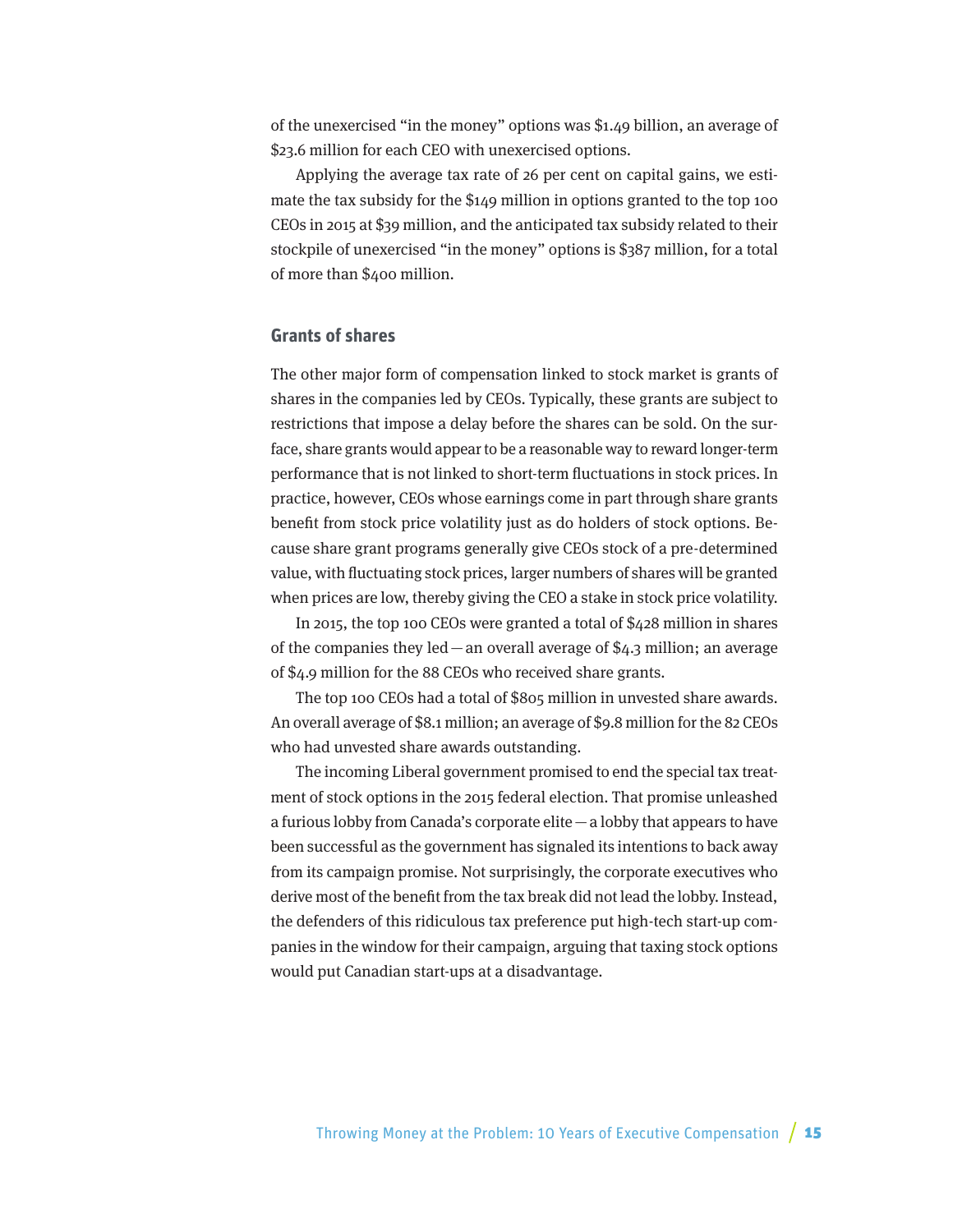#### <span id="page-15-0"></span>**Pensions: cash for life; no lottery ticket required**

In the current debate over the expansion of the Canada Pension Plan, business leaders have been the most prominent opponents, arguing on occasion that Canada's retirees are already well taken care of.

Canadian business is also voting with its feet on the question of providing secure retirement income for its employees. Only about 11 per cent of employees in the private sector in Canada belong to a defined benefit pension plan—either sponsored by their employer or provided through their employer's participation in a multi-employer pension plan.

It would appear, however, that senior business leaders' distaste for defined benefit pension plans—either private sector corporate plans or the CPP—stops at the C-suite door.

Among our highest paid 100 CEOs of publicly traded companies, 47 have defined benefit pension plans. According to their employers' proxy circular disclosures, their pensions will provide, on average, an annual pension starting at age 65 of \$1.11 million—90 per cent of their current base salaries.

#### **Shares: The pride (and benefits) of ownership**

Between the shares accumulated through grants of stock in annual compensation and the equity ownership of founders and/or controlling shareholders who also serve as CEOs, Canada's 100 highest paid CEOs have accumulated substantial wealth in the form of shares in the companies they manage.

As a group, they report ownership of shares in their companies amounting to \$8.1 billion—an average of \$81 million each. As shareowners, the same 100 CEOs would have received dividends in 2015 amounting to an estimated \$126 million (\$1.26 million each).

#### **Extraordinary executive pay: Does it make sense?**

Governments and citizens around the world continue to focus attention on the astronomical salaries pocketed by CEOs. Especially in the U.S., there has been particularly strong public and political outrage at the payment of enormous bonuses to the executives (and their high-flying employees) who have overseen the wiping out of billions of dollars in shareholder value since the crash of 2007-08.

For years, apologists for highly paid CEOs have peddled the line that their pay is a reward for good performance. Indeed, a virtual industry of compen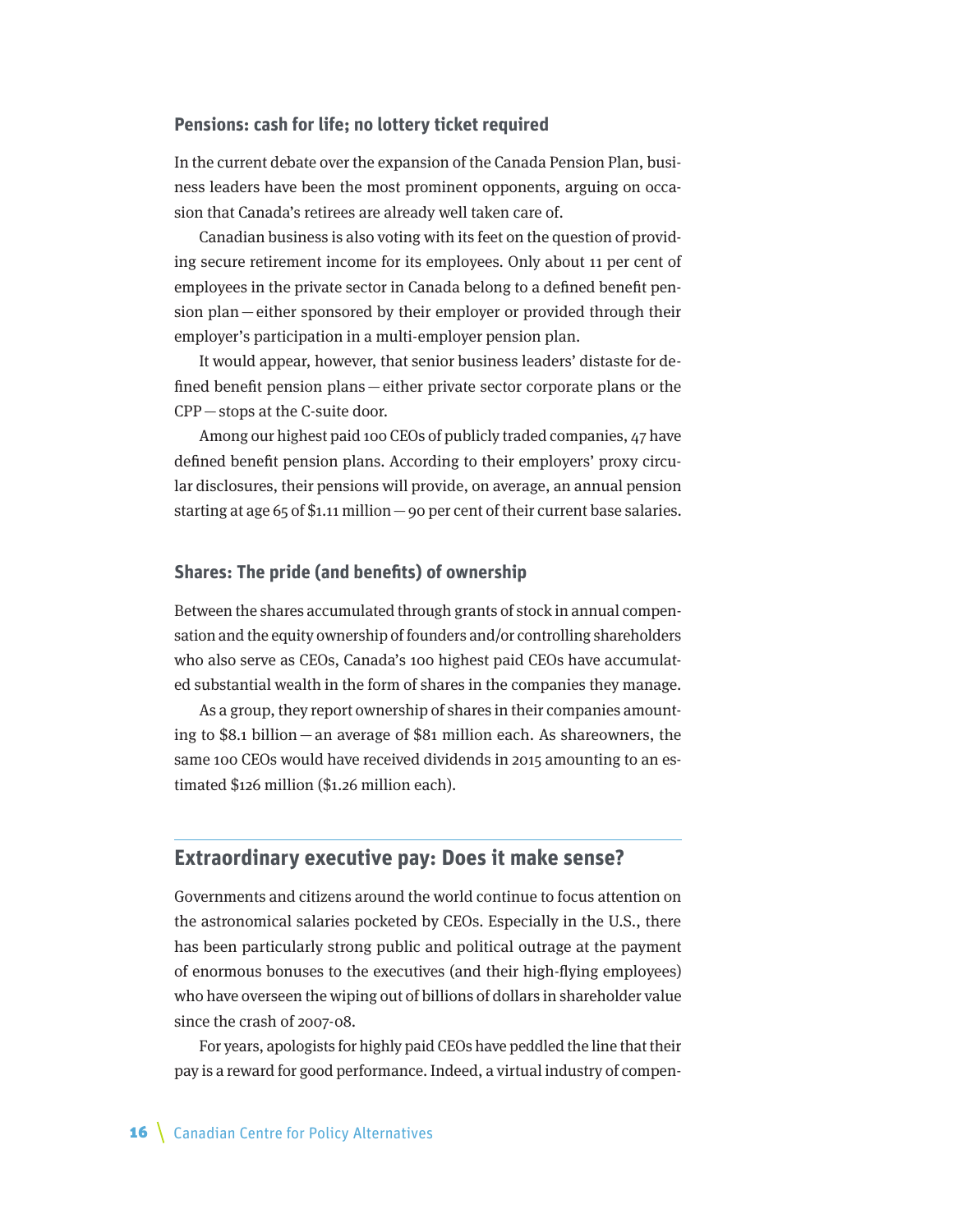sation and communication consultants has emerged to rationalize executive compensation and justify its exorbitant levels to shareholders and the public. The notion that modern executive compensation systems are tied to corporate performance is as resilient in the face of evidence to the contrary as the compensation itself is to everything from economic recession to political pressure to shareholder activism.

A 2014 study by academics from Cambridge University, Purdue University and the University of Utah published by the Social Science Research Network<sup>6</sup> reported by Forbes in 2014 analyzed 20 years of data on executive compensation and corporate performance, reaching the conclusion that "the more CEOs got paid, the worse their companies did."7

 A provocative analytical tool created by the Globe and Mail in 2012 consisted of charts comparing five different categories of pay with seven different measures of corporate performance. The results, presented in scatter grams, are sobering. Rather than the coherent relationship linking these measures the apologists' claims would have us expect, the scatter plots of the results of these comparisons look more like fly paper specks.<sup>8</sup>

One of the problems at the root of soaring and uncontrolled CEO pay packages is the role played by stock market-based forms of compensation, such as stock options and grants of shares. Apologists for CEO pay claim that linking CEO pay to share performance is a simple and straightforward way to link pay to performance and to align executives' interests to the longterm interests of shareholders.

A growing and influential chorus of independent experts begs to differ.

Two leading Canadian business thinkers, Roger Martin and Henry Mintzberg, have been weighing in heavily on the issue for years.

An analysis by Martin, former dean of the University of Toronto's Rotman School of Management, proposes that compensating CEOs based on stock prices (e.g. through share grants or stock options) rewards them for something they cannot influence or control.<sup>9</sup> This is all the more strange, he reasons, because stock markets are "expectations markets," in that the price of a company's shares is based not on the performance of the company in the past but on what investors expect the performance of the company to be in the future.

Using a football analogy, Martins likens paying a CEO based on share prices to paying a football quarterback based on whether or not his team beats the betting points spread. Not only does the points spread (the expectations market) have nothing to do with the quarterback's performance on the field, in football it is illegal for a quarterback to participate in that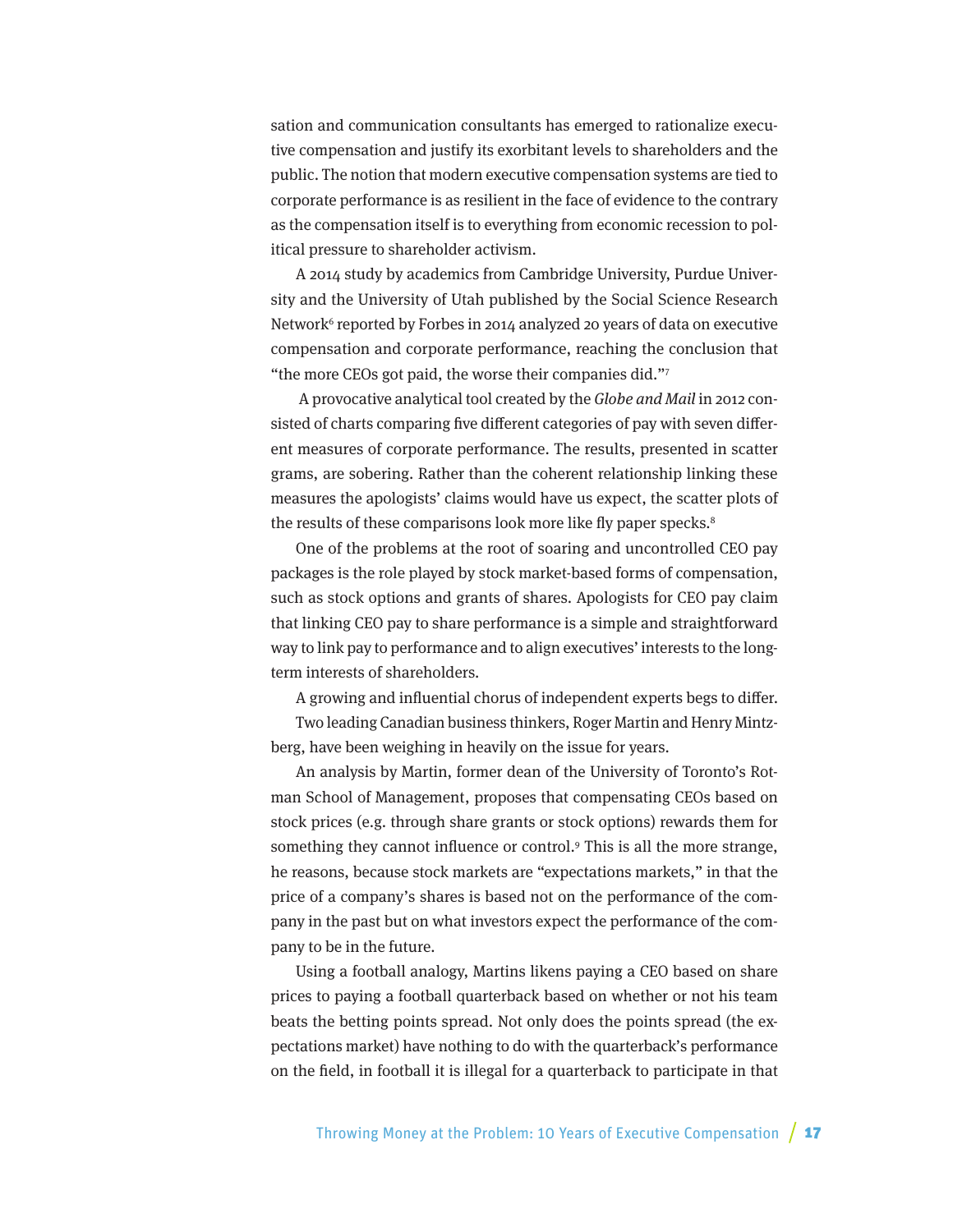market. Using the same logic, Martin argues that CEOs should receive bonuses based on how their companies perform, the business plans they set and profits they generate, rather than on how the bets placed by investors influence the value of their shares.

Martin concludes:

If we are to emerge from this mess, executives must switch their focus entirely to the real market and completely ignore the expectations market. This entails building skills and experience in building real products, developing real consumers and earning real profits…While these proposals might seem draconian, they are absolutely necessary to save corporations from themselves. Customers and employees will only accept the legitimacy of a business if its executives put customers and employees ahead of shareholders who buy shares from existing shareholders; companies will only become skilled at creating real value if they don't spend their time on the expectations market; and the negative impact of hedge funds will only diminish if executives stop spending their time jerking-around expectations.

Mintzberg, the renowned Canadian business thinker, starts from the same premise as Martin—that compensation should match performance —but goes much further in a November 2009 Wall Street Journal article arguing that corporate leaders should not be paid bonuses at all.<sup>10</sup> He explains:

This may sound extreme. But when you look at the way the compensation game is played—and the assumptions that are made by those who want to reform it—you can come to no other conclusion. The system simply can't be fixed. Executive bonuses—especially in the form of stock and option grants—represent the most prominent form of legal corruption that has been undermining our large corporations and bringing down the global economy. Get rid of them and we will all be better off for it.

Despite the recession, the public outrage, the criticism of political leaders and the devastating analyses of key business thinkers, the practice of compensating Canadian CEOs has not changed perceptibly since the global economic meltdown.

The standard response to concerns about excessive executive compensation is that it is a discussion best left to corporate boards whose directors should see the benefit of reigning in salaries. But the evidence to 2014 suggests this approach isn't working. Even the advent of advisory votes ("Say on Pay") by shareholders has had little if any noticeable impact on compensation decisions by corporate boards, leaving us to conclude the will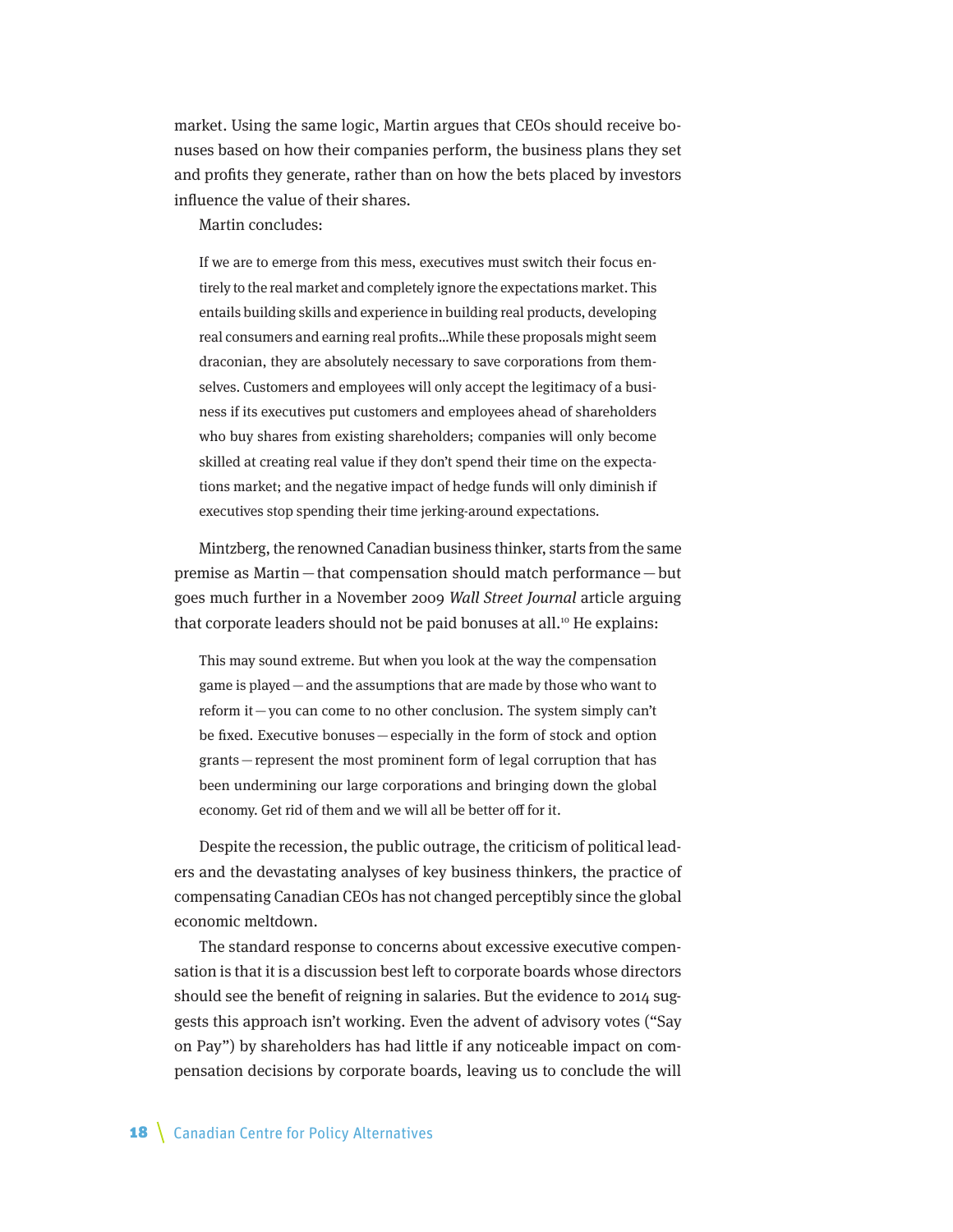for reform simply isn't there, despite the public utterances of several highprofile investors.

That negative view of the potential for board-driven reform of the system is echoed in the 2015 reporting from the Globe and Mail's annual review of Canadian corporate boards, Board Games.<sup>11</sup> Citing the issues for corporate performance noted above, the Globe report points to a similarly pessimistic conclusion, citing a wide range of experts on corporate performance and governance.

This leaves those who believe that the corporate sector can manage its own compensation with two options. The first is voluntary restraint on the part of North American CEOs. The second would be regulatory changes to corporate governance that would have the effect of taking executive compensation decisions away from corporate boards and their self-reinforcing advisors. Failure to act in one of these directions could spark a hard political response, according to Martin in a more recent article for the Harvard Business Review:

The trend [towards higher compensation] cannot proceed unabated in the United States without provoking a political reaction. Top executives, private equity managers, and pension funds can avoid such a reaction by showing the leadership of which they are fully capable and modifying their behavior to create a better mix of rewards for capital, labour, and talent.<sup>12</sup>

While Martin is correct to point to the significance of the growing gap between CEO and average compensation, there is very little evidence of the leadership, restraint, or self-discipline he says are necessary to avoid political intervention. The public reaction to soaring executive bonuses in the lead-up to the financial crisis, coupled with the emergence of executive greed as a common theme in popular culture, has had no identifiable impact on compensation trends. While there has been the odd example of self-restraint (e.g. Canadian bank CEOs who voluntarily gave up stock options or other bonus payments in 2008), they have been the exception rather than the rule.

In a telling comment quoted in the Globe and Mail's report, Martin himself admits that he has all but given up on corporate boards as vehicles for change.

"Mr. Martin argues that equity-based pay rewards those executives who foster the most volatility in their share price, allowing them to load up with options or share units when prices are low and cash out as they rise, even if share prices stay below the level when the CEO was hired. … His solution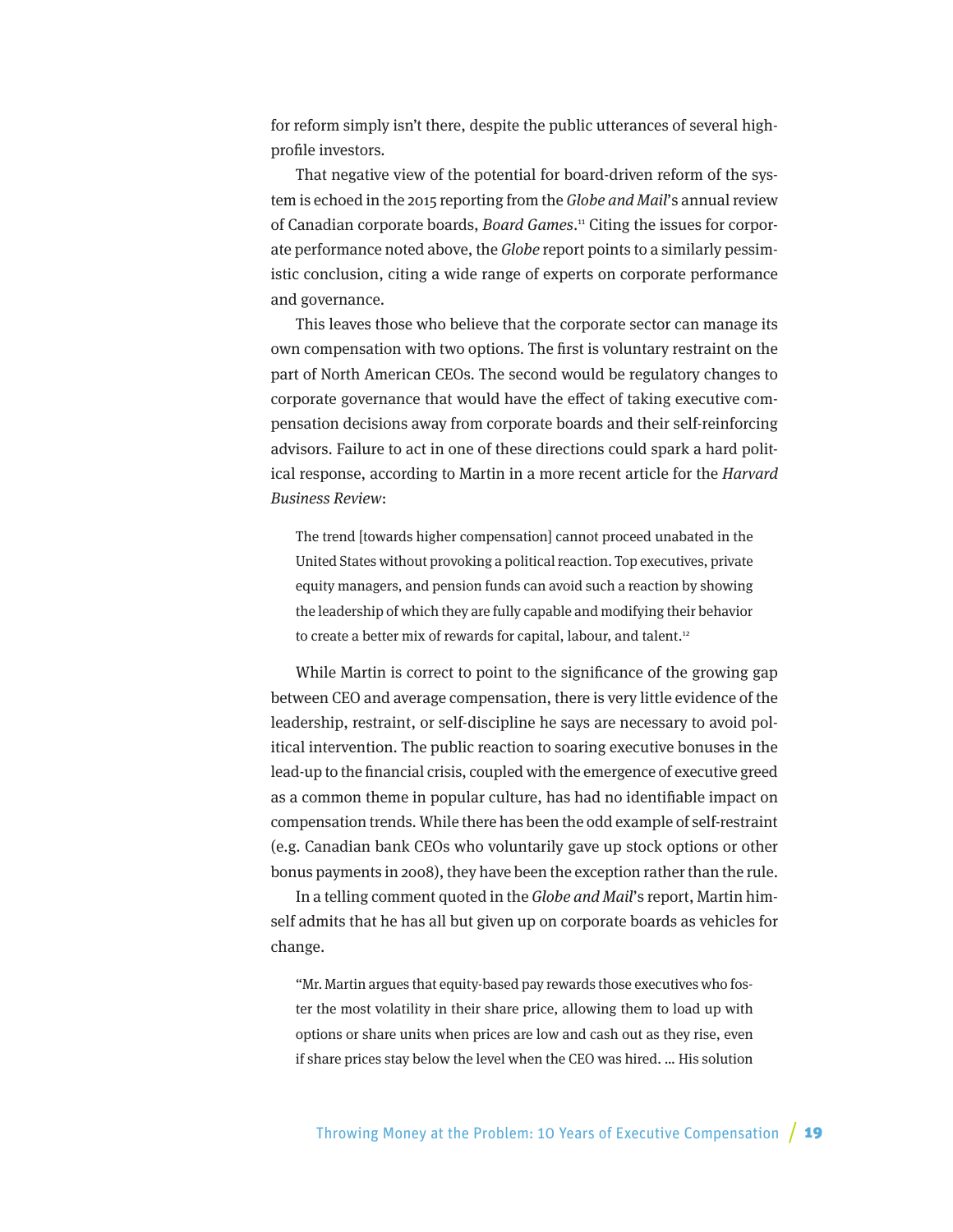<span id="page-19-0"></span>involves paying executives in straight cash. … He also wants to tie the metrics that trigger cash bonuses to more concrete corporate results, such as profits or return on capital — not share price performance."<sup>13</sup>

Tellingly, Martin characterized CEO compensation practices as "criminally stupid," but has given up on boards of directors as vehicles for change.

"Two years ago, Mr. Martin attended his last corporate board meeting and now says he is done with being a director, save for non-profits. 'I'm never going on another board as long as I live," he says, arguing it is too hard to have an impact, including on compensation issues. 'I hate it. I hate it with a burning passion. I hated pretty much every minute.""<sup>14</sup>

#### **Responding to CEO pay**

The standard response from CEO pay apologists to exorbitant pay levels is that this is the result of the workings of the market, and that boards of directors can and should be relied upon to bring salaries under control. That doesn't seem to be working. Even where boards of directors are concerned about pay practices, they seem powerless to do anything about them.

Spectacular case in point. Warren Buffett—on various days either the richest or second-richest man in the world—joined a chorus of public criticism about pay practices at Coca-Cola, on whose board he sits. But when it came to voting on the package, the best he felt he could do was abstain from voting, because he didn't want to "go to war" with Coke.

"Say on pay" votes were supposed to deliver cautionary messages about pay, but those votes are simply advisory and boards are free to ignore them, and usually do.

It is not hard to see how this happens, given the process through which CEO pay is established. It is controlled, incestuous, and circular. Controlled because, in practice, CEOs have a lot of influence on who gets nominated to or kicked off a board. That's a powerful incentive for board members not to rock the boat. Incestuous because the typical board includes at least a couple of people who themselves are CEOs of other companies. It's not hard to see why they might not be able to work up much enthusiasm for an attack on executive compensation. Conflicted because CEO compensation is supported by, and often driven by, an executive compensation industry that largely depends on corporate management for their business and has a powerful in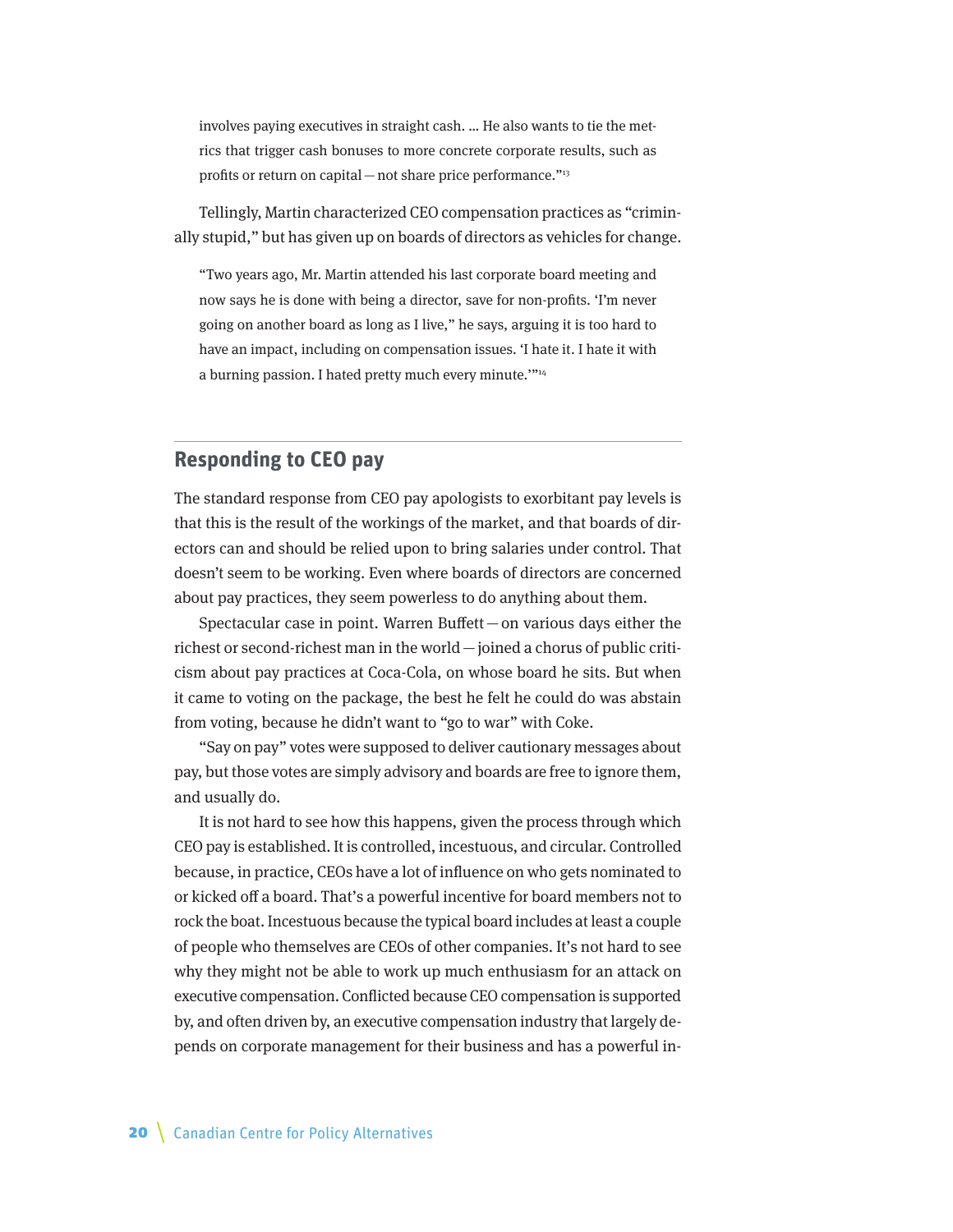<span id="page-20-0"></span>centive to keep management happy with them. Circular because the engine behind CEO compensation is comparisons with other CEO compensation.

Like the town of Lake Woebegone, Minnesota, of the Prairie Home Companion, in the world of executive compensation, every CEO is above average. It is a very comfortable process—for CEOs.

It is clear that the claim that boards of directors can take care of this problem has run out of gas. And that means it's time to package up some skunks to send to the CEO pay garden party.

#### **Recommendations**

One line of attack would be to take compensation decisions out of the hands of the board of directors entirely, by making shareholder votes on pay mandatory rather than advisory. That would certainly be disruptive. But it also raises questions about the delegated model of corporate governance itself.

A second, less dramatic, change would be to change the accountability of compensation advisors to make them accountable to shareholders rather than to the board, like auditors. We could also prevent compensation consultants to boards from earning any other income from the corporation or an entity related to the corporation.

While that might change the process a bit, it is not clear that shareholders are any better able to rein in corporate salaries than the boards of directors they technically appoint.

And that means that uncontrolled CEO pay cries out for action by government.

Direct intervention is a possibility, but the track record is not that great. When the Clinton administration moved to limit the corporate tax deduction for salaries to \$1 million, corporate North America responded by establishing \$1 million as a salary norm and pouring the rest into bonuses, stock grants and stock options, which weren't affected by the limit. When the government in the UK decided to put a limit on financial services industry bonuses, the industry responded by abandoning its mantra of pay for performance and hiking base pay.

The key is to make changes in the system that change the incentives that are driving pay up so high.

An easy starting point is to end the special tax treatment for proceeds of stock options in the personal income tax system. Right now, income earned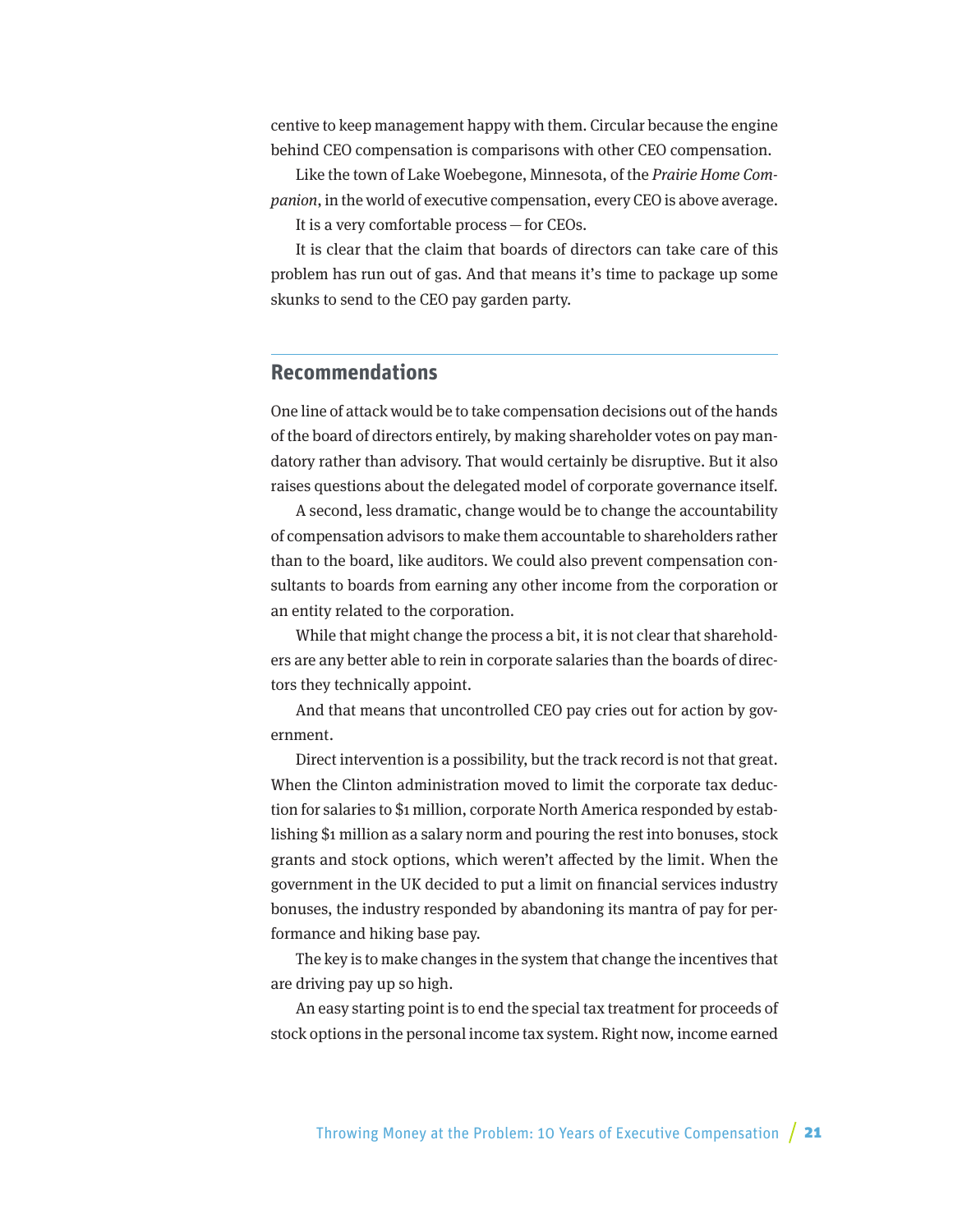through stock options is taxed at half the rate of ordinary income  $-$  a tax break that is worth billions to Canadian executives.

Higher top marginal tax rates on all earners would serve to dampen down the incentive to demand increasingly higher levels of compensation, regardless of the form in which it is provided.

Another area of potential interest is the tax treatment of grants of stock, which have become a significant engine of compensation growth, both in Canada and the United States. Grants of stock are appealing to executives because the value that accrues after the grant is taxed as a capital gain, at half rates and to corporations because they simply issue new shares rather than dipping into the company's cash flow. A broader reform of capital gains taxation to even the tax playing field for all forms of income would serve to dampen down enthusiasm for stock grants as a form of compensation. And from the corporate end of the scale, requiring public corporations paying executives using stock to pay them with stock purchased in the market rather than through new issuance would change the way these compensation practices look to investors.

A further measure could lean against the pressure to pay more by introducing a tax penalty into the income tax act so that pay in excess of a given ratio to average pay would be subject to a tax penalty.

These are not easy issues to deal with, in an economy that is as internationally exposed as Canada's, but at the very least, we should expect our governments, and those who claim to be responsible corporate leaders, to be leaning in the right direction.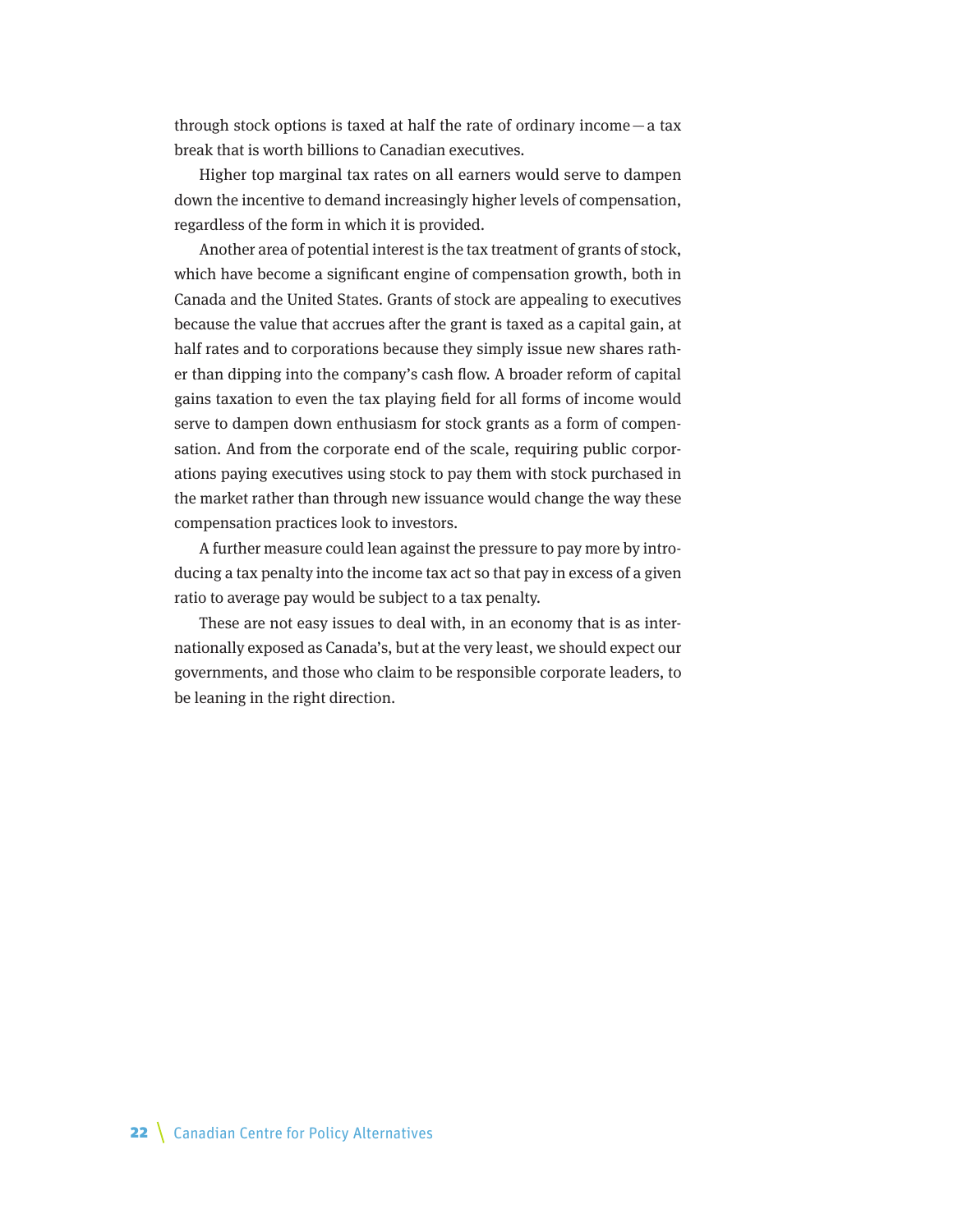# <span id="page-22-0"></span>Appendix 1

# **Table 1** Top 100: Composition of total compensation

|      | <b>Base</b> | <b>Bonus</b> | <b>Shares</b> | <b>Options</b> | <b>Pension accrual</b> | <b>Other</b> | <b>Total</b> |
|------|-------------|--------------|---------------|----------------|------------------------|--------------|--------------|
| 2008 | 14%         | 22%          | 26%           | 22%            | 8%                     | 9%           | 100%         |
| 2009 | 14%         | 22%          | 21%           | 31%            | 6%                     | 7%           | 100%         |
| 2010 | 11%         | 29%          | 22%           | 28%            | 5%                     | 4%           | 100%         |
| 2011 | 13%         | 27%          | 26%           | 21%            | 6%                     | 7%           | 100%         |
| 2012 | 13%         | 22%          | 28%           | 21%            | 7%                     | 9%           | 100%         |
| 2013 | 12%         | 25%          | 27%           | 26%            | 4%                     | 6%           | 100%         |
| 2014 | 13%         | 27%          | 39%           | 13%            | 4%                     | 5%           | 100%         |
| 2015 | 12%         | 19%          | 45%           | 16%            | 4%                     | 6%           | 100%         |

# **Table 2** Top 100: Composition of total compensation

|      | <b>Base</b> | <b>Bonus</b> | <b>Shares</b> | <b>Options</b> | <b>Pension accrual</b> | <b>Other</b> | <b>Total</b> |
|------|-------------|--------------|---------------|----------------|------------------------|--------------|--------------|
| 2008 | 1,021,638   | 1,581,503    | 1,888,328     | 1,612,278      | 600,666                | 648,482      | 7,352,895    |
| 2009 | 929,938     | 1,439,817    | 1,381,994     | 2,031,688      | 397,506                | 470,221      | 6,651,164    |
| 2010 | 950,575     | 2,421,405    | 1,846,725     | 2,350,974      | 460,662                | 370,981      | 8,401,322    |
| 2011 | 987,239     | 2,073,317    | 1,984,670     | 1,612,175      | 470,319                | 571,416      | 7,699,136    |
| 2012 | 1,008,280   | 1,732,621    | 2,240,133     | 1,692,912      | 532,660                | 753,693      | 7,960,300    |
| 2013 | 1,061,505   | 2,345,120    | 2,501,594     | 2,370,268      | 408,997                | 525,932      | 9,213,416    |
| 2014 | 1,128,625   | 2,376,061    | 3,493,992     | 1,197,751      | 358,842                | 404,155      | 8,959,425    |
| 2015 | 1,112,972   | 1,814,174    | 4,283,593     | 1,485,452      | 343,959                | 532,613      | 9,572,762    |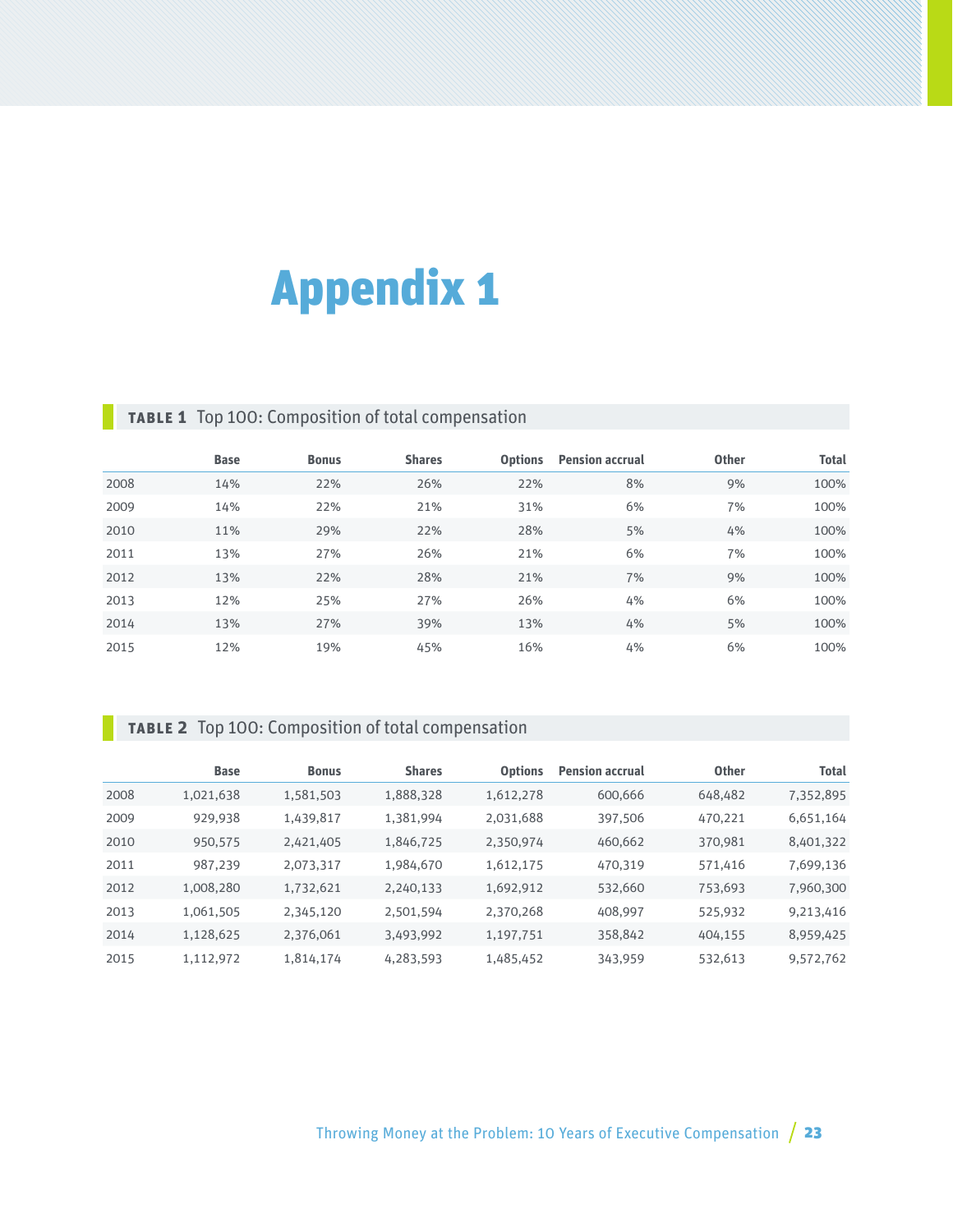<span id="page-23-0"></span>

# **Table 1** Top Paid CEO Listing

| Rank           | <b>Name</b>                                      | Company                            | <b>Base Salary</b> | <b>Bonus</b>             | <b>Shares</b>         | <b>Options</b> | <b>Pension</b>           | <b>Other</b> | <b>Total</b>        |
|----------------|--------------------------------------------------|------------------------------------|--------------------|--------------------------|-----------------------|----------------|--------------------------|--------------|---------------------|
| $\mathbf{1}$   | <b>Michael Pearson</b>                           | VALEANT PHARMACEUTICALS INTE       |                    |                          | 2,556,688 179,357,648 |                |                          |              | 987,853 182,902,189 |
| $\overline{2}$ | <b>Donald Walker</b>                             | MAGNA INTERNATIONAL INC            | 415,462            | 13,351,025               | 8,899,831             | 3,675,239      |                          | 198,143      | 26,539,700          |
| 3              | <b>Hunter Harrison</b>                           | CANADIAN PACIFIC RAILWAY LTD       | 2,803,522          | 6,002,537                | 4,749,089             | 5,163,279      | i,                       | 1,184,026    | 19,902,453          |
| 4              | <b>Steven Hudson</b>                             | <b>ELEMENT FINANCIAL CORP</b>      | 1,200,000          | 5,240,000                | 8,502,008             | 4,155,377      |                          | 180,000      | 19,277,385          |
| 5              | <b>Mark Barrenechea</b>                          | <b>OPEN TEXT CORP</b>              | 981,787            | 1,292,550                | 5,307,519             | 10,343,731     |                          | 44,455       | 17,970,042          |
| 6              | <b>Donald Guloien</b>                            | MANULIFE FINANCIAL CORP            | 1,723,671          | 2,884,682                | 6,104,719             | 4,069,812      | 727,500                  | 103,135      | 15,613,519          |
| $\overline{7}$ | <b>Brian Hannasch</b>                            | <b>ALIMENTATION COUCHE-TARD</b>    | 1,356,260          | 2,612,207                | 2,388,756             | 6,437,480      | 2,020,013                | ÷,           | 14,814,716          |
| 8              | <b>Linda Hasenfratz</b>                          | <b>LINAMAR CORP</b>                | 605,839            | 8,975,677                | 3,727,072             | ÷.             | 3,500                    | 902,746      | 14,214,834          |
| 9              | <b>James Smith</b>                               | <b>THOMSON REUTERS CORP</b>        | 1,981,433          | 4,168,143                | 3,715,392             | 3,715,210      | 39,629                   | 92,335       | 13,712,142          |
| 10             | <b>Bradley Shaw</b>                              | SHAW COMMUNICATIONS INC            | 2,500,000          | 5,913,875                |                       |                | 4,273,370                | 453,990      | 13, 141, 235        |
| 11             | <b>Robert Card</b>                               | SNC-LAVALIN GROUP INC              | 931,041            | 777,880                  | 2,705,075             |                | ÷,                       | 8,633,452    | 13,047,448          |
| 12             | <b>Darren Entwistle</b>                          | <b>TELUS CORP</b>                  | 1,375,000          | 683,349                  | 10,043,729            |                | 341,000                  | 89,218       | 12,532,296          |
| 13             | <b>Steven Williams (1)</b>                       | <b>SUNCOR ENERGY INC</b>           | 1,375,000          | 2,760,000                | 4,668,000             | 4,008,000      |                          | 160,795      | 12,200,495          |
| 14             | Jeffrey Orr                                      | POWER FINANCIAL CORP               | 4,341,000          | J.                       | 2,302,179             | 2,164,623      | 2,400,000                | 466,500      | 11,674,302          |
| 15             | <b>David McKay</b>                               | ROYAL BANK OF CANADA               | 1,300,000          | 2,325,000                | 5,800,000             | 1,450,000      | 742,000                  | 38,893       | 11,655,893          |
| 16             | <b>George Cope</b>                               | <b>BCE INC</b>                     | 1,400,000          | 3,389,400                | 4,406,250             | 1,468,750      | 710,525                  | 170,074      | 11,544,999          |
| 17             | <b>Doug Suttles</b>                              | <b>ENCANA CORP</b>                 | 1,088,886          | 1,752,538                | 5,998,018             | 1,999,331      | 200,384                  | 186,833      | 11,225,990          |
| 18             | <b>Guy Laurence</b>                              | ROGERS COMMUNICATIONS INC          | 1,267,308          | 1,734,628                | 4,318,150             | 2,878,758      | 740,900                  | 258,991      | 11,198,735          |
| 19             | <b>Brian Porter</b>                              | <b>BANK OF NOVA SCOTIA</b>         | 1,000,000          | 1,780,000                | 5,200,000             | 1,300,000      | 1,626,000                | 1,196        | 10,907,196          |
| 20             | <b>Bharat Masrani</b>                            | <b>TORONTO-DOMINION BANK</b>       | 1,000,000          | 1,700,000                | 4,221,000             | 2,079,030      | 1,314,500                | 383,692      | 10,698,222          |
| 21             | <b>Charles Magro</b>                             | <b>AGRIUM INC</b>                  | 1,400,846          | 2,227,344                | 3,262,225             | 2,940,501      | 558,262                  | 46,341       | 10,435,519          |
| 22             | <b>Robert A Gannitcott,</b><br><b>Former CEO</b> | DOMINION DIAMOND CORP              | 397,338            |                          | 1,192,013             | 1,192,013      |                          | 7,481,957    | 10,263,321          |
| 23             | <b>Donald Lindsay</b>                            | <b>TECK RESOURCES LTD-CLS</b>      | 1,493,500          | 2,113,650                | 2,977,800             | 2,975,200      | 388,000                  | 294,600      | 10,242,750          |
| 24             | <b>William Downe</b>                             | <b>BANK OF MONTREAL</b>            | 1,882,050          | 1,361,700                | 6,038,250             | 873,000        | ÷,                       | 16,625       | 10,171,625          |
| 25             | <b>Claude Mongeau</b>                            | CANADIAN NATL RAILWAY CO           | 1,374,603          | 1,657,885                | 4,108,718             | 2,705,600      | 132,000                  | 98,298       | 10,077,104          |
| 26             | <b>Rejean Robitaille</b>                         | LAURENTIAN BANK OF CANADA          | 598,361            | 600,000                  | 1,800,000             |                | 207,000                  | 6,532,718    | 9,738,079           |
| 27             | <b>Charles Jeannes</b>                           | <b>GOLDCORP INC</b>                | 1,499,498          | 1,243,439                | 4,619,870             | 1,539,957      | 435,139                  | 120.434      | 9,458,337           |
| 28             | <b>Gerald Schwartz</b>                           | <b>ONEX CORPORATION</b>            | 1,661,847          | 7,670,064                |                       |                | ÷,                       | à.           | 9,331,911           |
| 29             | <b>Glenn Chamandy</b>                            | <b>GILDAN ACTIVEWEAR INC</b>       | 1,277,692          | 647,446                  | 3,558,328             | 3,558,779      | 64,846                   | 165,084      | 9,272,175           |
| 30             | <b>Daniel Schwartz</b>                           | RESTAURANT BRANDS INTERN           | 1,052,176          | 2,492,771                |                       | 5,436,904      | ł,                       | 179,482      | 9,161,333           |
| 31             | <b>Michael Roach</b>                             | <b>CGI GROUP INC - CLASS</b>       | 1,333,000          | $\overline{\phantom{a}}$ | 7,520,700             |                |                          | 180,013      | 9,033,713           |
| 32             | <b>Rich Kruger</b>                               | <b>IMPERIAL OIL LTD</b>            | 1,062,600          | 1,055,567                | 4,224,365             |                |                          | 3,022,231    | 9,010,906           |
| 33             | <b>Patrick Carlson</b>                           | SEVEN GENERATIONS ENERGY           | 500,000            | 833,350                  | 483,250               | 1,113,890      |                          | 6,008,106    | 8,938,596           |
| 34             | Mark Thompson,<br><b>Chairman &amp; CEO</b>      | CONCORDIA INTERNATIONAL CORP       | 691,000            | 2,020,000                | 4,430,894             | 1,775,031      |                          | 11,038       | 8,927,963           |
| 35             | <b>Al Monaco</b>                                 | <b>ENBRIDGE INC</b>                | 1,246,750          | 1,750,000                | 2,849,500             | 1,301,440      | 1,643,000                | 108,512      | 8,899,202           |
| 36             | <b>Scott Saxberg</b>                             | <b>CRESCENT POINT ENERGY CORP</b>  | 1,122,378          | 950,000                  | 6,714,976             |                |                          | 22,941       | 8,810,295           |
| 37             | <b>Russell Girling</b>                           | <b>TRANSCANADA CORP</b>            | 1,300,008          | 1,560,000                | 2,800,000             | 2,800,000      | 326,000                  | 13,000       | 8,799,008           |
| 38             | <b>Sean Boyd</b>                                 | AGNICO EAGLE MINES LTD             | 1,500,000          | 3,850,000                | 2,791,000             |                | 440,170                  | 51,250       | 8,632,420           |
| 39             | <b>Marc Poulin</b>                               | <b>EMPIRE CO LTD</b>               | 1,000,000          | 2,993,816                | 3,500,000             | 1,000,000      | 79,000                   | 3,139        | 8,575,955           |
| 40             | <b>Victor Dodig</b>                              | CAN IMPERIAL BK OF COMMERCE        | 1,000,000          | 2,502,376                | 3,717,819             | 929,455        | 387,000                  | 2,250        | 8,538,900           |
| 41             | <b>Galen Weston</b>                              | <b>LOBLAW COMPANIES LTD</b>        | 1,100,000          | 2,788,335                | 2,933,364             | 1,466,663      | $\overline{\phantom{a}}$ | 196,835      | 8,485,197           |
| 42             | <b>Brian Ferguson</b>                            | <b>CENOVUS ENERGY INC</b>          | 1,350,000          | 1,188,920                | 2,799,986             | 2,141,896      | 339,294                  | 134,429      | 7,954,525           |
| 43             | <b>Dean Connor</b>                               | SUN LIFE FINANCIAL INC             | 1,000,000          | 1,562,500                | 3,750,005             | 1,250,006      | 319,457                  | 2,911        | 7,884,879           |
| 44             | Alain Bedard,<br><b>President &amp; CEO</b>      | <b>TRANSFORCE INC</b>              | 1,315,000          | 2,630,000                | 1,294,465             | 1,295,866      | 1,170,900                | 114,371      | 7,820,602           |
| 45             | Paul Desmarais, Jr.                              | POWER CORP OF CANADA               | 1,150,000          | 2,000,000                | 187,500               | 3,905,630      | $-25,000$                | 479,014      | 7,697,144           |
| 46             | <b>Bruce Flatt</b>                               | <b>BROOKFIELD ASSET MANAGEMENT</b> | 767,006            |                          | 6,839,129             |                |                          | 24,960       | 7,631,095           |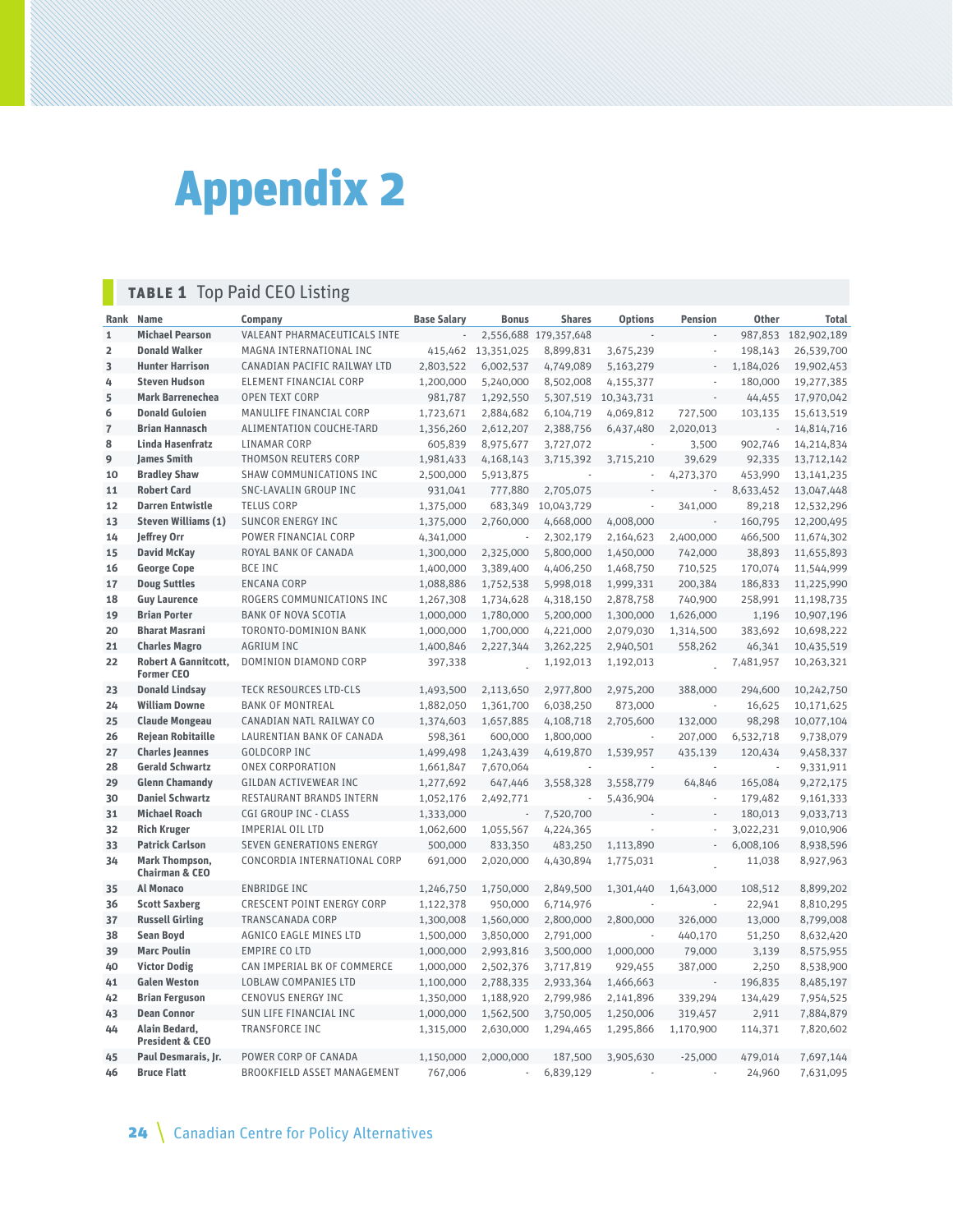# **TABLE 1** Top Paid CEO Listing (Continued)

|     |                                                                 |                                     |                    |              | <b>Shares</b>            |                          |                          |                          |              |
|-----|-----------------------------------------------------------------|-------------------------------------|--------------------|--------------|--------------------------|--------------------------|--------------------------|--------------------------|--------------|
|     | Rank Name                                                       | Company                             | <b>Base Salary</b> | <b>Bonus</b> |                          | <b>Options</b>           | <b>Pension</b>           | <b>Other</b>             | <b>Total</b> |
| 47  | <b>André Desmarais</b>                                          | POWER CORP OF CANADA                | 1,150,000          | 2,000,000    | 187,500                  | 3,905,630                |                          | 668,250                  | 7,601,380    |
| 48  | <b>Calin Rovinescu, CEO</b>                                     | AIR CANADA                          | 1,400,000          | 2,970,006    | 1,560,045                | 740,813                  | 517,000                  | $\bar{a}$                | 7,187,864    |
| 49  | <b>Paul Mahon</b>                                               | <b>GREAT-WEST LIFECO INC</b>        | 1,064,231          | 1,750,000    | 1,049,995                | 1,088,982                | 1,987,735                | 212,106                  | 7,153,049    |
| 50  | <b>Paul Wright</b>                                              | ELDORADO GOLD CORP                  | 1,144,548          | 2,014,404    | 740,404                  | 1,480,808                | 1,206,023                | $\overline{\phantom{a}}$ | 6,586,187    |
| 51  | <b>Francois Olivier</b>                                         | TRANSCONTINENTAL INC                | 1,012,948          | 3,120,026    | 2,116,371                | $\overline{\phantom{a}}$ | 253,471                  | 75,813                   | 6,578,629    |
| 52  | <b>Louis Vachon</b>                                             | NATIONAL BANK OF CANADA             | 1,125,015          | 1,636,875    | 3,375,000                | 1,687,502                | $\overline{\phantom{a}}$ | 3,761                    | 6,555,153    |
| 53  | Alain Bellemare,<br>Pres & CEO                                  | <b>BOMBARDIER INC</b>               | 864,300            | 1,210,000    | 655,200                  | 3,082,500                | 19,900                   | 594,100                  | 6,426,000    |
| 54  | Ravi Saligram                                                   | RITCHIE BROS AUCTIONEERS            | 1,278,344          | 2,070,917    | 1,490,876                | 1,360,327                | $\sim$                   | 174,844                  | 6,375,308    |
| 55  | <b>Michael McCain</b>                                           | MAPLE LEAF FOODS INC                | 1,050,125          | ÷,           | 2,930,062                | 1,869,641                | 243,268                  |                          | 6,093,096    |
| 56  | <b>Charles Brindamour</b>                                       | <b>INTACT FINANCIAL CORP</b>        | 934,250            | 1,772,117    | 2,805,000                | à,                       | 543,580                  | ÷,                       | 6,054,947    |
| 57  | <b>Barry Perry</b>                                              | <b>FORTIS INC</b>                   | 1,025,000          | 1,387,440    | 2,267,813                | 755,938                  | 245,990                  | 340,138                  | 6,022,319    |
| 58  | <b>I. Paul Rollinson</b>                                        | <b>KINROSS GOLD CORP</b>            | 939,250            | 1,465,230    | 2,242,929                | 560,732                  | 514,781                  | 229,212                  | 5,952,134    |
| 59  | <b>Tim Gitzel</b>                                               | <b>CAMECO CORP</b>                  | 1,035,282          | 1,084,000    | 1,949,300                | 1,300,165                | 548,600                  | $\overline{\phantom{a}}$ | 5,917,347    |
| 60  | <b>Edward Sonshine</b>                                          | RIOCAN REAL ESTATE INVST TR         | 1,300,000          | 1,820,000    | 1,300,000                | 1,300,000                | $\sim$                   | ÷,                       | 5,720,000    |
| 61  | John Floren                                                     | <b>METHANEX CORP</b>                | 932,000            | 751,000      | 1,806,220                | 1,749,810                | 205,040                  | 253,952                  | 5,698,022    |
| 62  | John M. Cassaday,<br><b>Former Pres &amp; CEO</b>               | CORUS ENTERTAINMENT INC             | 579,861            |              |                          |                          | 206,000                  | 4,551,378                | 5,337,239    |
| 63  | <b>Gerald Storch</b>                                            | HUDSON'S BAY CO                     | 1,555,080          | ÷,           | 3,652,294                |                          | 124,406                  | $\sim$                   | 5,331,780    |
| 64  | <b>Scott Thomson</b>                                            | FINNING INTERNATIONAL INC           | 909,833            | 569,646      | 1,758,798                | 1,758,798                | 218.954                  | 64,789                   | 5,280,818    |
| 65  | <b>Gregory Lang</b>                                             | NOVAGOLD RESOURCES INC              | 714,363            | 887,964      | 1,955,386                | 1,602,084                |                          | 47,462                   | 5,207,259    |
| 66  | <b>Larry Rossy</b>                                              | DOLLARAMA INC                       | 813,540            | 2,979,997    |                          | 1,393,000                | ×,                       | ÷,                       | 5,186,537    |
| 67  | <b>Geoffrey Martin</b>                                          | <b>CCL INDUSTRIES INC</b>           | 1,201,978          | 2,429,530    | $\overline{\phantom{a}}$ | 1,207,350                | 312,010                  | $\overline{\phantom{a}}$ | 5,150,868    |
| 68  | <b>Steve Laut</b>                                               | CANADIAN NATURAL RESOURCES          | 660,961            | 2,291,436    | $\sim$                   | 2,100,000                | ÷.                       | 95,110                   | 5,147,507    |
| 69  | <b>Asim Ghosh</b>                                               | <b>HUSKY ENERGY INC</b>             | 1,721,000          | ÷,           | 2,281,988                | 810,160                  | 154,890                  | 152,678                  | 5,120,716    |
| 70  | Gregg Saretsky, CEO                                             | <b>WESTJET AIRLINES LTD</b>         | 698,632            | 1,411,241    | 2,068,200                | 612,800                  | $\sim$                   | 139,726                  | 4,930,599    |
| 71  | <b>Richard D. McBee</b>                                         | MITEL NETWORKS CORP                 | 762,019            | 654,900      | 2,262,525                | 1,122,500                | 7,950                    | 18,000                   | 4,827,894    |
| 72  | <b>Marc Parent</b>                                              | CAE INC                             | 860,000            | 913,750      | 1,806,112                | 691,600                  | 293,000                  | 148,392                  | 4,712,854    |
| 73  | <b>Randy Smallwood</b>                                          | <b>SILVER WHEATON CORP</b>          | 872,806            | 1,417,732    | 1,176,671                | 1,110,555                |                          |                          | 4,577,764    |
| 76  | Ellis Jacob, CEO                                                | <b>CINEPLEX INC</b>                 | 1,000,000          | 1,019,959    | 1,500,000                | 500,000                  | 374,930                  | 101,917                  | 4,496,806    |
| 74  | Dawn L. Farrell                                                 | <b>TRANSALTA CORP</b>               | 950,000            | 762,660      | 2,090,000                |                          | 488,800                  | 225,700                  | 4,517,160    |
| 75  | <b>Stephen MacPhail</b>                                         | CI FINANCIAL CORP                   | 750,000            | 3,750,000    |                          | ×                        | $\mathcal{L}$            | $\sim$                   | 4,500,000    |
| 77  | Jose Boisjoli                                                   | <b>BRP INC</b>                      | 981,309            | 631,767      | $\overline{\phantom{a}}$ | 2,050,509                | 702,000                  | 65,583                   | 4,431,168    |
| 78  | <b>Mark Davis, CEO</b>                                          | CHEMTRADE LOGISTICS                 | 756,417            | 1,970,000    | 1,302,500                | à,                       | 350,000                  | 26,930                   | 4,405,847    |
| 79  | <b>Murray Taylor</b>                                            | IGM FINANCIAL INC                   | 953,333            | 1,244,393    | 947,500                  | 640,764                  | 522,600                  | 76,553                   | 4,385,143    |
| 80  | Kevin A. Neveu                                                  | PRECISION DRILLING CORP             | 752,885            | 482,524      | 1,756,068                | 1,170,439                | 12,865                   | 141,490                  | 4,316,271    |
| 81  | <b>Christopher</b>                                              | <b>EMERA INC</b>                    | 875,000            | 1,135,418    | 1,050,018                | 1,049,987                | 179,000                  | 25,472                   | 4,314,895    |
|     | <b>Huskilson</b>                                                |                                     |                    |              |                          |                          |                          |                          |              |
| 82  | Jerry Fowden, CEO                                               | <b>COTT CORPORATION</b>             | 837,500            | 954,750      | 1,500,000                | 900,000                  |                          | 16,938                   | 4,209,188    |
| 83  | Rod N. Baker                                                    | <b>GREAT CANADIAN GAMING CORP</b>   | 525,000            | 51,975       |                          | 3,548,500                | 12,685                   | 1,855                    | 4,140,015    |
| 84  | <b>Alexander</b><br><b>Fernandes, CEO</b>                       | AVIGILON CORP                       | 469,227            | 596,837      | 1,016,658                | 1,983,851                |                          |                          | 4,066,573    |
| 85  | <b>Michael Medline</b>                                          | <b>CANADIAN TIRE CORP</b>           | 950,000            | 896,325      | 1,139,875                | 759,992                  |                          | 242,049                  | 3,988,241    |
| 86  | <b>Pierre Shoiry</b>                                            | WSP GLOBAL INC                      | 973,750            | 714,400      | 1,282,801                | 855,032                  | ×,                       | 149,347                  | 3,975,330    |
| 87  | <b>Myron Stadnyk</b>                                            | ARC RESOURCES LTD                   | 570,000            | 325,000      | 2,300,024                | 700,004                  |                          | 76,400                   | 3,971,428    |
| 88  | John Thornton                                                   | <b>BARRICK GOLD CORP</b>            | 3,195,860          |              |                          |                          | 479,379                  | 260,897                  | 3,936,136    |
| 89  | <b>Thomas Heslip,</b><br><b>Former CEO</b>                      | <b>GRANITE REAL ESTATE INVESTME</b> | 409,231            |              |                          |                          |                          | 3,500,000                | 3,909,231    |
| 90  | <b>Phillip Pascall</b>                                          | FIRST QUANTUM MINERALS LTD          | 1,329,478          | 1,278,344    | 1,247,664                |                          |                          | 31,415                   | 3,886,901    |
| 91  | <b>John Chen</b>                                                | <b>BLACKBERRY LTD</b>               | 1,125,400          | 1,350,480    | 1,350,469                |                          |                          | 23,287                   | 3,849,636    |
| 92  | Pierre Beaudoin,<br>Exec. Chairman,<br><b>President and CEO</b> | <b>BOMBARDIER INC</b>               | 820,700            | 987,200      | 340,700                  | 1,772,200                |                          |                          | 3,846,900    |
| 93  | <b>Michael Dilger</b>                                           | PEMBINA PIPELINE CORP               | 657,500            | 830,790      | 1,214,966                | 810,013                  | 264,754                  | 51,925                   | 3,829,948    |
| 94  | <b>Rupert Duchesne</b>                                          | AIMIA INC                           | 938,077            | 616,879      | 1,139,996                | 758,241                  | 132,077                  | 241,566                  | 3,826,836    |
| 95  | <b>Jeffrey Carney</b>                                           | IGM FINANCIAL INC                   | 916,667            | 1,641,250    | 887,500                  | 99,814                   | 195,470                  | 67,972                   | 3,808,673    |
| 96  | <b>Thomas Schwartz</b>                                          | CAN APARTMENT PROP REAL ESTA        | 787,590            | 787,590      | 925,590                  | 1,100,150                | $\overline{\phantom{a}}$ | 129,338                  | 3,730,258    |
| 97  | Jochen Tilk                                                     | POTASH CORP OF SASKATCHEWAN         | 1,050,933          | 413,442      | 1,911,008                |                          | 204,347                  | 138,153                  | 3,717,883    |
| 98  | <b>Anthony Caputo, CEO</b>                                      | ATS AUTOMATION TOOLING SYS          | 809,100            | 754,000      | 474,000                  | 588,500                  | 1,046,000                | 45,400                   | 3,717,000    |
| 99  | <b>Geoffrey A. Burns</b>                                        | PAN AMERICAN SILVER CORP            | 735,000            | 744,188      | 2,221,417                |                          |                          |                          | 3,700,605    |
| 100 | Eric La Flèche                                                  | METRO INC                           | 849,993            | 1,269,675    | 513,248                  | 855,039                  | 199,000                  | 4,487                    | 3,691,442    |

**Note** Accounting pension values originally reported as negative despite positive accrual: SUNCOR: 771,300, IMPERIAL OIL: 353,857, POWER/Paul Desmarais: 25,000,<br>POWER/Andre Desmarais: 310,000, NATIONAL BANK: 1,273,000, BOM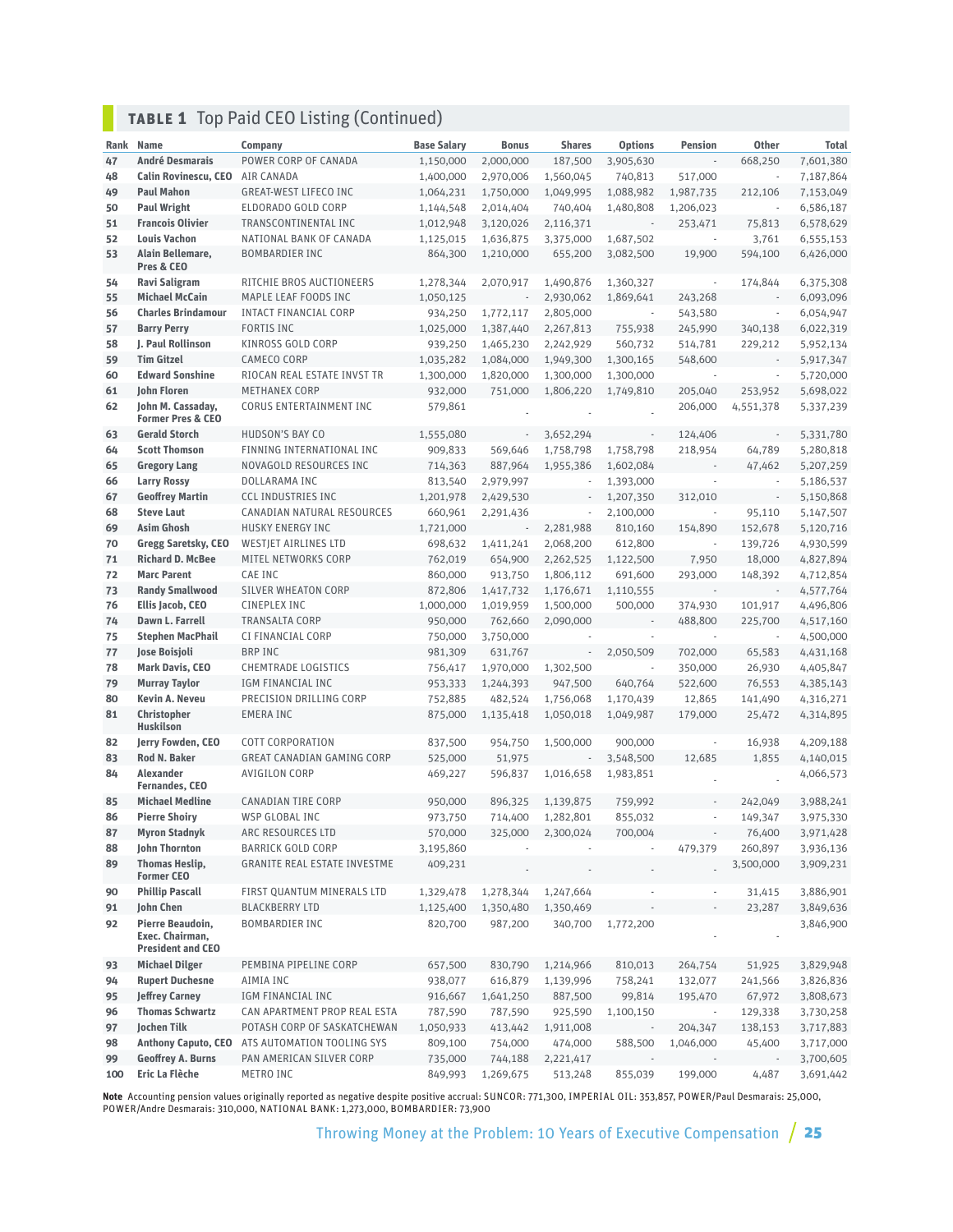# <span id="page-25-0"></span>Notes

**1** Pen's parade appeared in his 1971 book, "Income Distribution". The image is described in a September 2005 article in The Atlantic (Clive Cook, "The Height of Inequality, America's productivity gains have gone to giant salaries for just a few", The Atlantic, September 2005). "Suppose that every person in the economy walks by, as if in a parade. Imagine that the parade takes exactly an hour to pass, and that the marchers are arranged in order of income, with the lowest incomes at the front and the highest at the back. Also imagine that the heights of the people in the parade are proportional to what they make: those earning the average income will be of average height, those earning twice the average income will be twice the average height, and so on. We spectators, let us imagine, are also of average height.

Pen then described what the observers would see. Not a series of people of steadily increasing height—that's far too bland a picture. The observers would see something much stranger. They would see, mostly, a parade of dwarves, and then some unbelievable giants at the very end.

As the parade begins, Pen explained, the marchers cannot be seen at all. They are walking upside down, with their heads underground—owners of loss-making businesses, most likely. Very soon, upright marchers begin to pass by, but they are tiny. For five minutes or so, the observers are peering down at people just inches high—old people and youngsters, mainly; people without regular work, who make a little from odd jobs. Ten minutes in, the full-time labor force has arrived: to begin with, mainly unskilled manual and clerical workers, burger flippers, shop assistants, and the like, standing about waist-high to the observers. And at this point things start to get dull, because there are so very many of these very small people. The minutes pass, and pass, and they keep on coming.

By about halfway through the parade, Pen wrote, the observers might expect to be looking people in the eye—people of average height ought to be in the middle. But no, the marchers are still quite small, these experienced tradespeople, skilled industrial workers, trained office staff, and so on not yet five feet tall, many of them. On and on they come.

It takes about forty-five minutes—the parade is drawing to a close—before the marchers are as tall as the observers. Heights are visibly rising by this point, but even now not very fast. In the final six minutes, however, when people with earnings in the top 10 percent begin to arrive, things get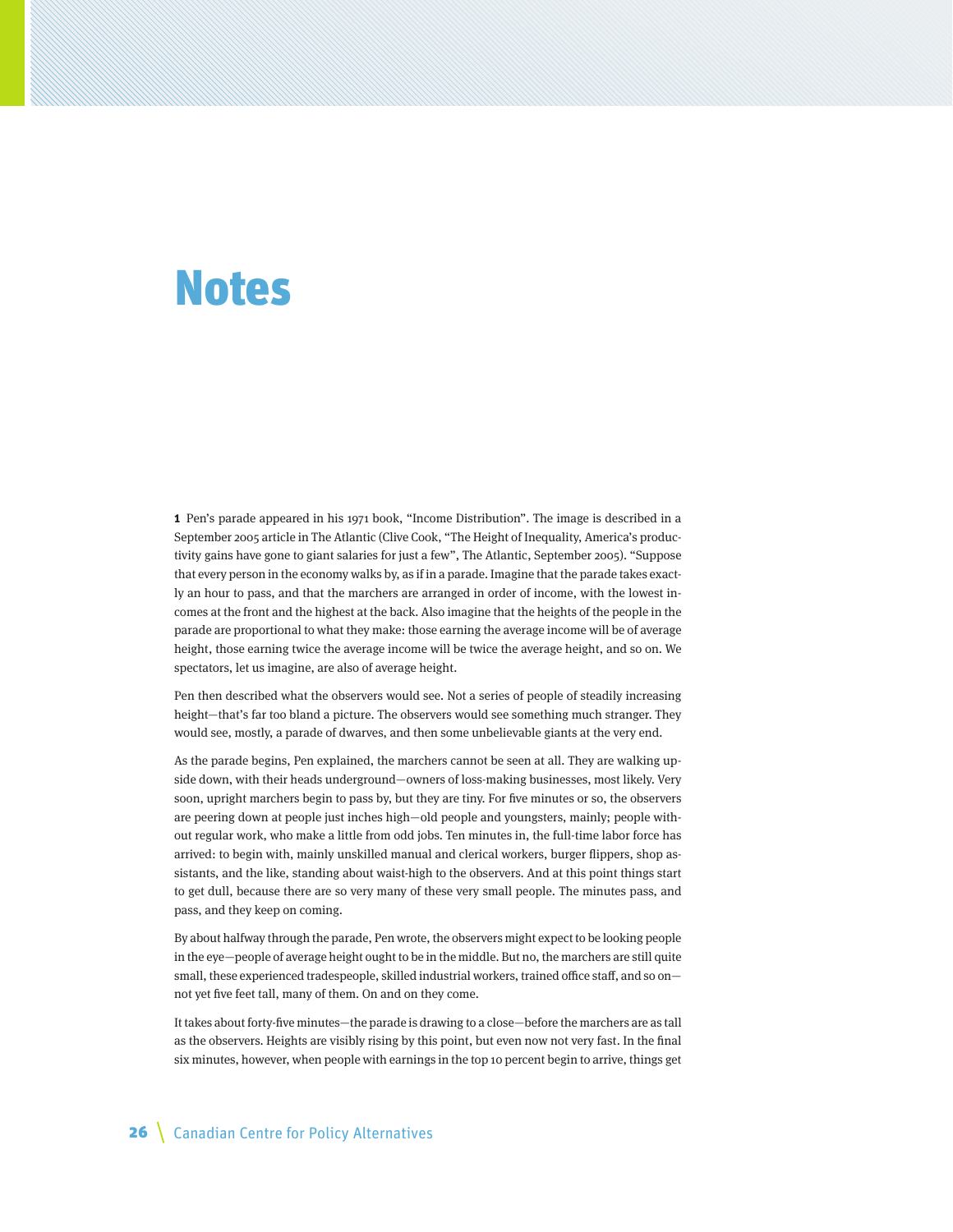weird again. Heights begin to surge upward at a madly accelerating rate. Doctors, lawyers, and senior civil servants twenty feet tall speed by. Moments later, successful corporate executives, bankers, stockbrokers—peering down from fifty feet, 100 feet, 500 feet. In the last few seconds you glimpse pop stars, movie stars, the most successful entrepreneurs. You can see only up to their knees (this is Britain: it's cloudy). And if you blink, you'll miss them altogether. At the very end of the parade (it's 1971, recall) is John Paul Getty, heir to the Getty Oil fortune. The sole of his shoe is hundreds of feet thick.

**2** The list was developed from the proxy circulars filed for annual meetings in 2016 by the 249 corporations whose shares made up the TSX index as of June 30, 2016. It includes individuals identified as CEO or Executive Chair. Where the filing included either co-CEOs or a current and past CEO, both individuals were eligible to be included in the top-100 list.

**3** Mark Brownlie, "It's hard to climb the ladder in high heels", Corporate Knights, November 6 2015.

**4** A second woman, CEO of ATCO and Canadian Utilities, Nancy Southern, appeared on the top-100 list for 2014 and ranked 101 on the list for 2015.

**5** "Tax Changes Won't Apply to Existing Stock Options, Morneau Says", Globe and Mail, 20 November 2015.

**6** Michael J. Cooper, Huseyin Gulen and P. Raghavendra Rau, "Performance for Pay? The Relation Between CEO Incentive Compensation and Future Stock Price Performance", Social Science Research Network, 1 October 2014; http://papers.ssrn.com/sol3/papers.cfm?abstract\_id=1572085

**7** Susan Adams "The Highest-Paid CEOs Are The Worst Performers, New Study Says", Forbes 16 June 2014, http://www.forbes.com/sites/susanadams/2014/06/16/the-highest-paid-ceos-are-theworst-performers-new-study-says/

**8** The analytical tool based on 2010 and 2011 corporate data is still accessible through the Globe and Mail's website at http://www.theglobeandmail.com/report-on-business/careers/ management/executive-compensation/bang-for-their-buck-compare-executive-pay-days-withcompany-performance/article4232218/

**9** Roger Martin, "Undermining Staying Power: The Role of Unhelpful Management Theories", Rotman Magazine, Spring 2009.

**10** Henry Mintzberg, "No More Executive Bonuses!", Wall Street Journal, November 30, 2009.

**11** Tim Kiladze and Janet McFarland, "The trouble with equity-based pay and the elusive quest for a remedy", Globe and Mail Report on Business, December 5, 2015 pp.8–9

**12** Roger L. Martin, "The Rise (and Likely Fall) of the Talent Economy", Harvard Business Review, October 2014, quotation at page 9 of the article in reprint.

**13** Kiladze and McFarland, op cit p.9

**14** Kiladze and McFarland, op cit p.9